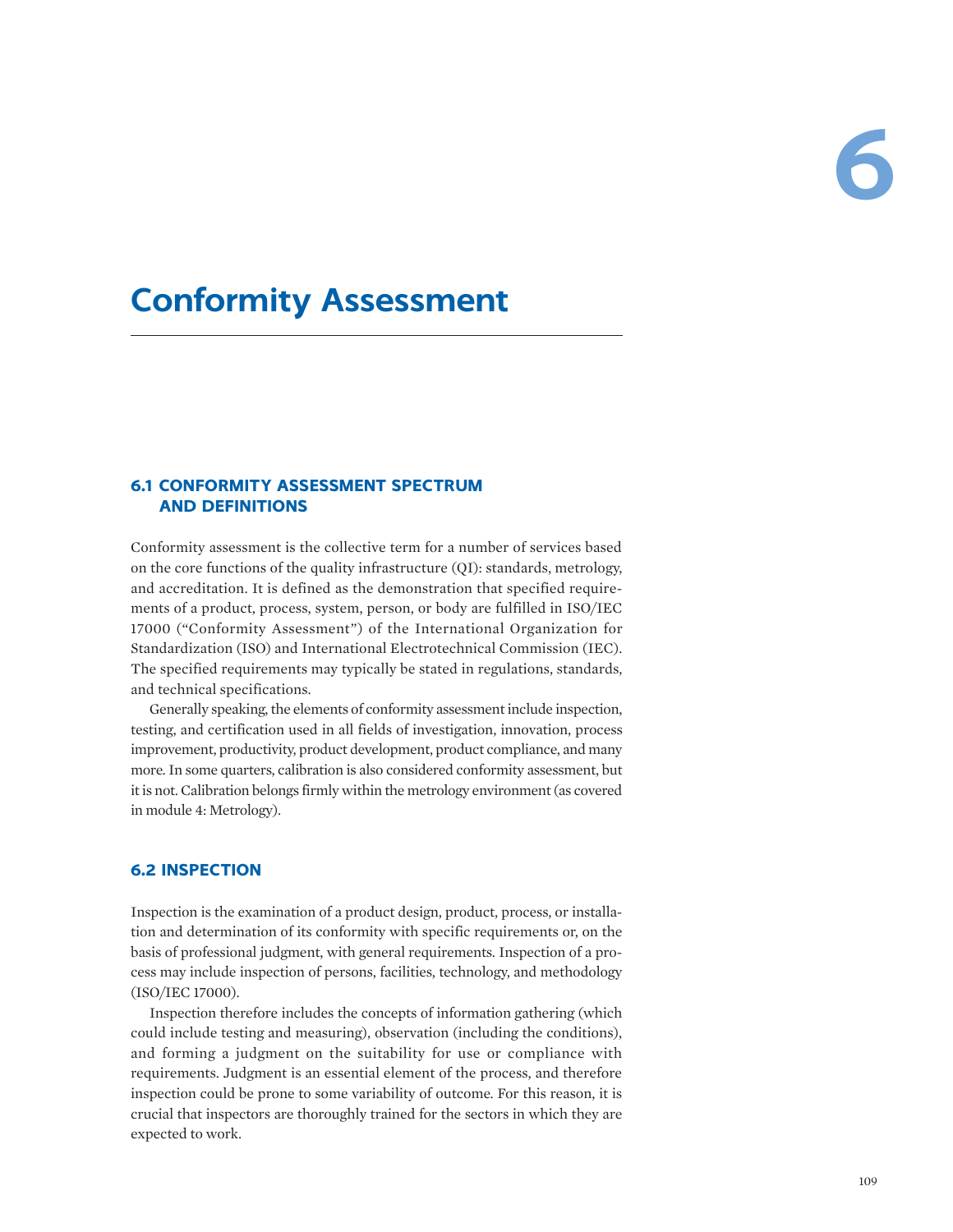| <b>CATEGORY OF ACTIVITY</b><br><b>INSPECTED</b>                    | <b>MANUFACTURER</b> | <b>CUSTOMER</b> | <b>REGULATOR</b> | <b>TRADER</b> |
|--------------------------------------------------------------------|---------------------|-----------------|------------------|---------------|
| Process control                                                    | X                   |                 |                  |               |
| Compliance in relation to<br>safety and other<br>regulatory issues | X                   | X               | X                | X             |
| Design verification                                                |                     | X               | X                |               |
| Installation of a major plant                                      |                     | X               | X                |               |
| Commission of a major<br>plant                                     |                     | X               | X                |               |
| Maintenance                                                        |                     | X               | X                |               |
| Quantity                                                           | X                   |                 |                  | X             |
| Quality                                                            | X                   | X               |                  | X             |

|  |  |  | TABLE 6.1 Users of inspection in trade-related activities |  |  |  |  |
|--|--|--|-----------------------------------------------------------|--|--|--|--|
|--|--|--|-----------------------------------------------------------|--|--|--|--|

*Source:* ITC 2011.

The definition also indicates that inspection is not limited to products or their manufacturing processes. Inspection is also applied in diverse activities such as design verification, installation and commissioning of equipment, in-service monitoring, regulatory affairs, financial auditing, and failure investigations. Table 6.1 provides an overview of the interests of organizations that use inspection in trade-related matters as an example of the wide application of inspection.

Such a variety of applications demands a careful consideration of the use of the term "inspection." For example, in quite a few economies, inspection is mostly used in the context of regulatory work, whereas in others it also covers commercial supervision by third-party bodies and in-house production control by the manufacturer.

## **6.2.1 Scope of inspection**

Inspection is not limited to manufacturing processes or products. It is also widely used in such diverse activities as design verification, regulatory affairs, financial auditing, and failure investigation in both the regulated and nonregulated domains. In some economies, inspection is understood and mostly used in the context of regulatory control, while in reality it also covers commercial supervision by third-party bodies and in-house production control by manufacturers, as in the following cases:

- *In regulatory control,* inspection includes both premarket and in-market surveillance of products subject to technical regulations, for example. Inspection of the regulatory kind could also include the regular examination of products and installations for safety purposes, such as motor vehicles, cranes and lifting gear, lifts and escalators, boilers and pressure vessels, and electrical installations.
- *In the manufacturing sector,* inspection is an essential element of manufacturing control, and it includes testing and gauging or measurement. It includes the inspection of raw materials and components before production starts, physical examination of in-process product to assess its fitness to proceed in the manufacturing process, and the final inspection of the product before it is dispatched. Inspection departments are sometimes also responsible for calibrating process control instrumentation.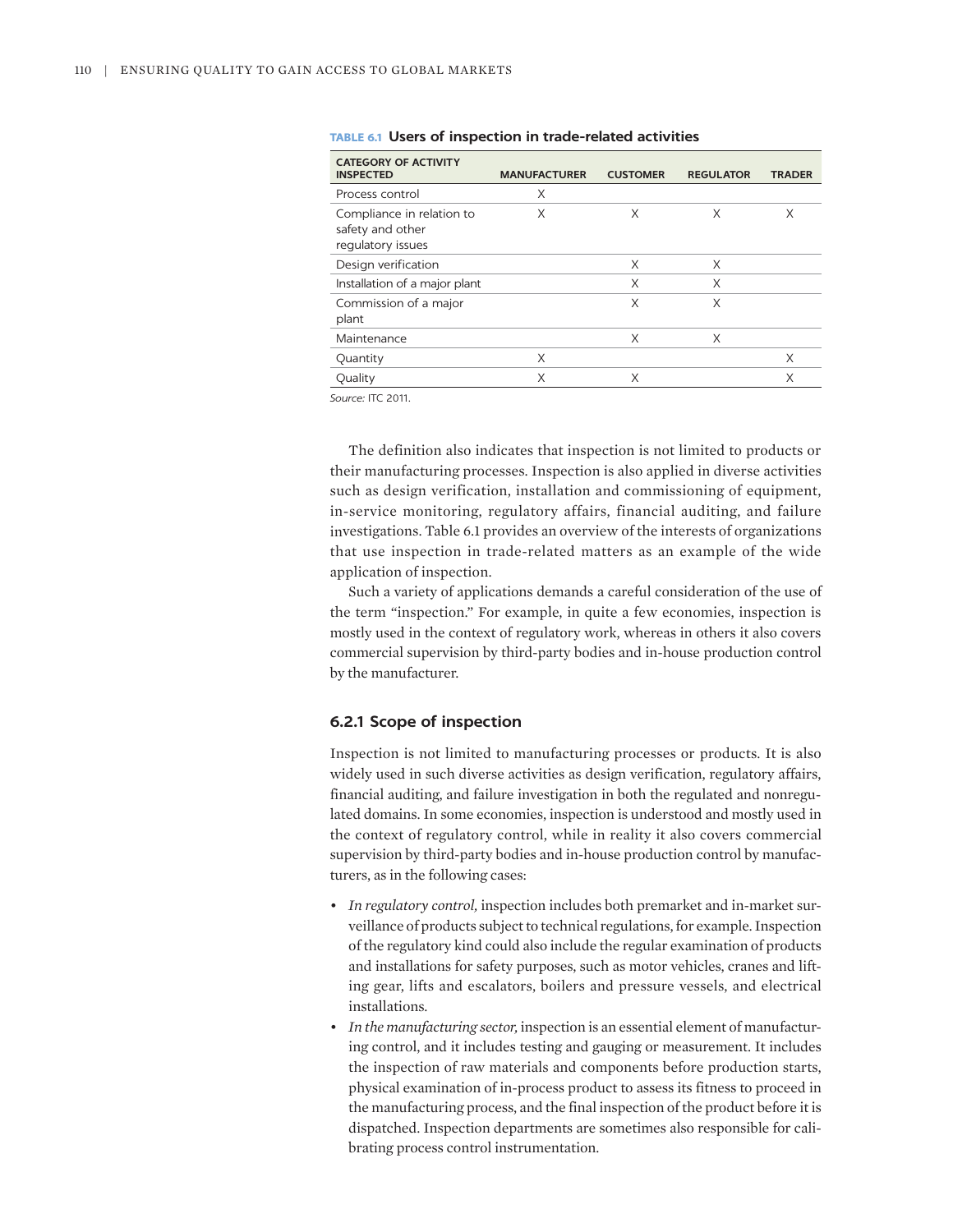- *In complex manufacturing* (manufacture of complex products, assemblies, or installations) or if a product may have dire safety or economic consequences for the customer if it does not meet specified requirements, it is not uncommon for customers to either conduct their own inspections in parallel to the inspections of the manufacturer throughout the production cycle or to engage a specialized third-party inspection body to represent their interests. In such cases (for example, in shipbuilding, aircraft manufacturing, production installations, and the like), the customer will pay great attention to the inspection systems employed by the manufacturer and the management of those systems. Some of these inspection systems may also be defined in technical regulations (for example, regarding boilers and pressure vessels).
- *In export markets,* the government of an economy building its image as a high-quality manufacturer may deem it appropriate to institute inspection programs to ensure the quality of exported products. This was a key strategy for Japan for its optical sector, for example, implementing such export inspection after World War II and maintaining it for a few decades until the Japanese optical sector developed to the point where it conquered world markets.
- *In import markets,* a number of countries impose import inspection for the safety and health of the population, fauna and flora, and the environment. This could be in the form of inspection of imported goods at the border, but often multinational inspection organizations are contracted by the government to conduct such inspections at the source (preshipment inspection).

The scope of inspection is therefore extremely large and varied and is implemented by manufacturers, purchasers, and regulatory authorities alike. The latter may include regulatory authorities for products and legal metrology.

## **6.2.2 Types of inspection bodies**

Inspection bodies can be in either the public or private sector. Whereas public sector inspection bodies are mostly engaged in regulatory-type work, private sector inspection bodies cover a vast spectrum of inspection activities in both the regulatory and nonregulatory domains. Three types of inspection bodies are generally recognized and defined in the relevant international standard (ISO/ IEC 17020) on the basis of their formal separation from possible sources of influence (figure 6.1):

- *Type A:* Third-party inspection bodies not directly linked to the organization involved with the design, manufacture, use, or maintenance of items subject to inspection
- *Type B:* First- or second-party inspection bodies that are part of a supplier or user, forming an identifiable and separate part of the parent organization and providing only in-house inspections to the parent
- *Type C:* First- or second-party inspection bodies forming an identifiable, but not necessarily separate, part of the parent and providing inspection services to the parent organization or others

ISO/IEC 17020 also lists specific requirements regarding the impartiality of each part:

• *Type A inspection bodies* must be independent from both the supplier (first party) and the purchaser (second party) and not even remotely part of their legal identities. Furthermore, they must not directly be involved in the design,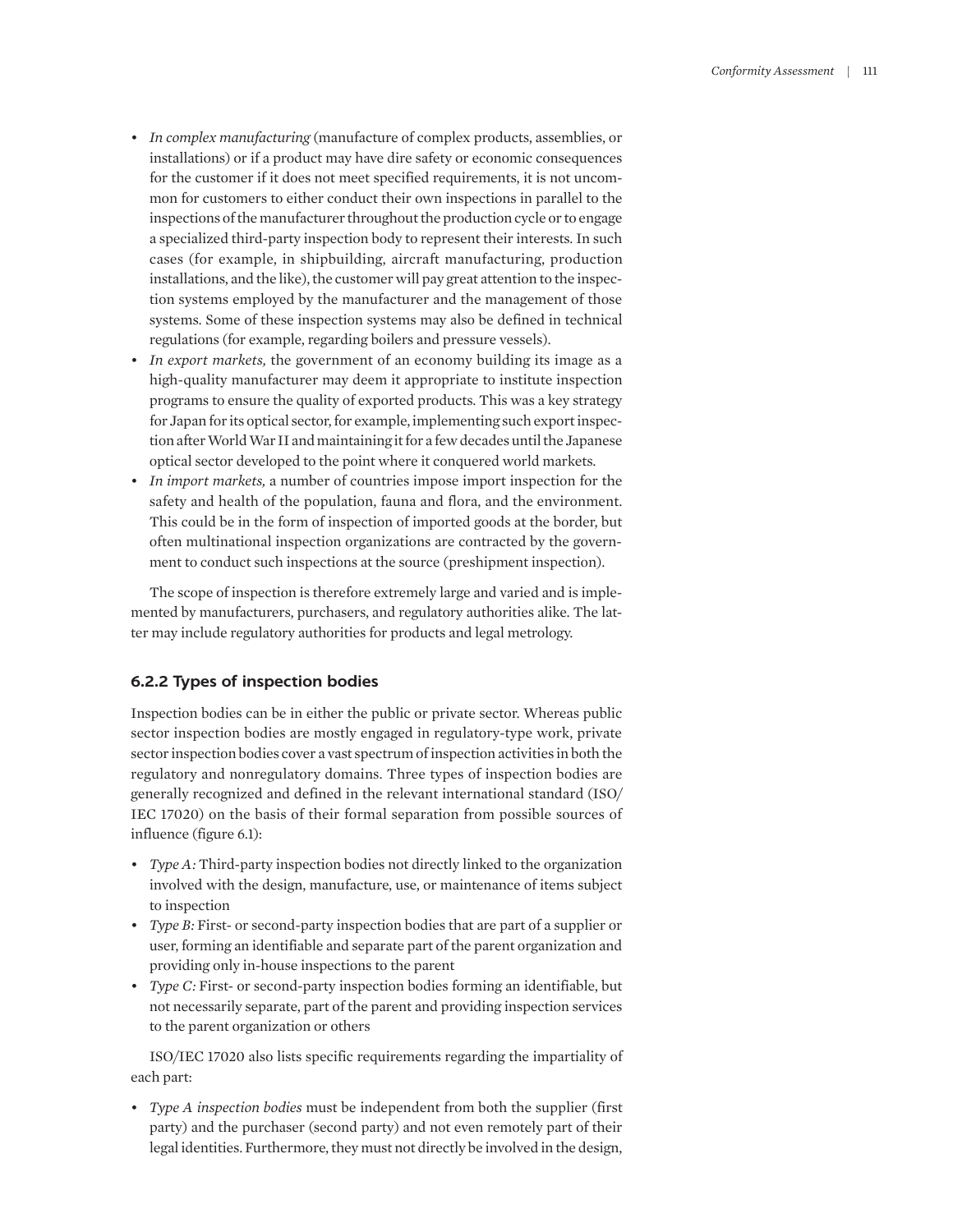#### **FIGURE 6.1**

#### **Types of inspection bodies defined by ISO/IEC 17020**



*Note:* ISO/IEC 17020 is the standard, "Conformity Assessment—Requirements for the Operation of Various Types of Bodies Performing Inspection." Types A, B, and C are defined on the basis of the extent of formal separation from possible sources of influence. *Type A* refers to third-party inspection bodies; *Type B* to first- or second-party bodies that are an identifiably separate part of the parent organization and supply only in-house inspections; and *Type C* to first- or second-party bodies that are an identifiable, but not necessarily separate, part of the parent and supply inspections to both the parent and others.

manufacture, supply, installation, purchase, ownership, use, or maintenance of the items to be inspected, nor should they be organizationally linked to any of the parties involved in the design, manufacture, supply, installation, purchase, ownership, use, or maintenance of the items to be inspected.

• *Type B inspection bodies* shall supply inspection services only to the organization of which the inspection body forms a part. This could be either the supplier or the purchaser. But a clear separation of the responsibilities of the inspection personnel from those of the personnel employed in the other functions shall be established by organizational identification and the reporting methods of the inspection body within the parent organization. The inspection body and its personnel shall not be engaged in the design, manufacture, supply, installation, use, or maintenance of the items inspected.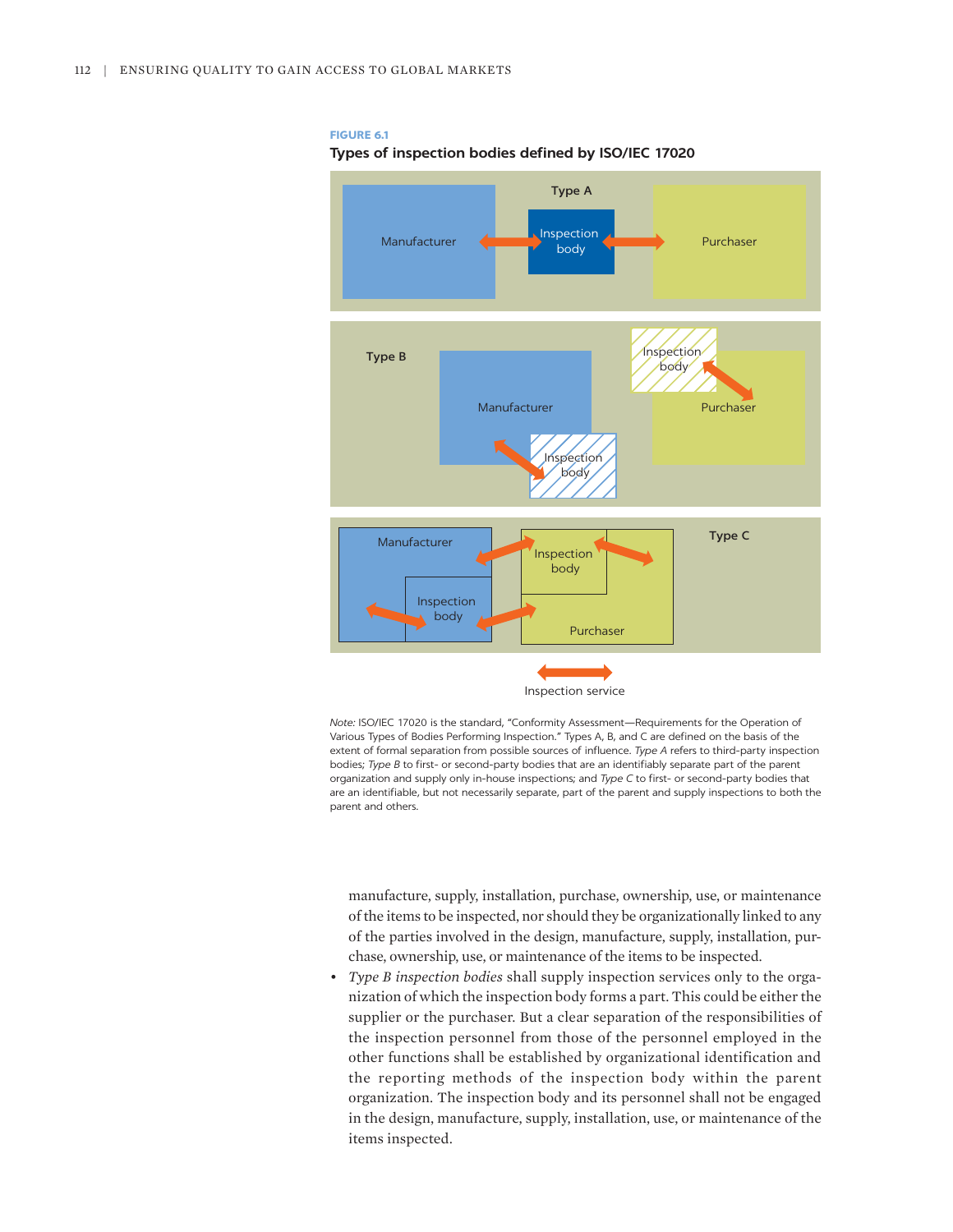• *Type C inspection bodies* form an identifiable, but not necessarily separate, part of the supplier (first party) or the purchaser (second party). They may provide inspection services to either the supplier or the purchaser and shall provide safeguards within the organization to ensure adequate segregation of responsibilities and accountabilities between inspection and other activities. In other words, the design, manufacture, supply, installation, servicing, or maintenance of an item and the inspection of the same item carried out by a Type C inspection body shall not be undertaken by the same person. The inspections of Type C inspection bodies are not considered third-party inspections like the other two.

# **6.2.3 Relationship of inspection with other conformity assessment services**

The international standard ISO/IEC 17020 has been developed considering inspection as a stand-alone activity. From its various uses as described above, it is quite clear that some form of inspection is frequently combined with, or part of, other conformity assessment services, such as product certification (see section 6.4) and testing (see section 6.3). When inspection is part of another conformity assessment activity, it may be necessary to adjust the requirements in ISO/IEC 17020 depending on inspection's role in the activity. Relationships between inspection and other conformity assessment activities that need to be considered, when relevant, include the following:

- When an inspection is used to reach a conformity assessment decision about the specific product being inspected, inspection may use testing, a service that should comply with ISO/IEC 17025 ("General Requirements for the Competence of Testing and Calibration Laboratories") to inform this decision. Product certification also relies on testing in accordance with ISO/IEC 17025 and even on inspection to inform the product certification decision. But product certification differs from inspection, in that it provides for the certification of an ongoing series of products where they are subject to a range of conformity assessment activities, whereas inspection determines compliance of only the inspected product.
- With product certification, the supplier is always the customer of the certification body, whereas with inspection the customer could be the supplier, the purchaser, or somebody else (such as a regulatory authority). The goal of product certification is to give confidence to the market regarding the supplier's capability of meeting the product requirements continuously. Hence, the certification body's decision will always rely heavily on its confidence regarding the supplier's control of the manufacturing process confidence that is demonstrated by the supplier's quality control or quality management systems. The aim of inspection is only to give the party on behalf of which the inspection body is acting information on the compliance of the actual product being inspected.
- In product certification, when a certification body finds a nonconforming product during surveillance visits to the supplier or the market, it will require the supplier to implement corrective action to ensure that all future products comply. The certificate is not immediately withdrawn. If a product is found to be noncompliant during an inspection, the product is rejected; a certificate of compliance is not issued. Depending on the circumstances, the supplier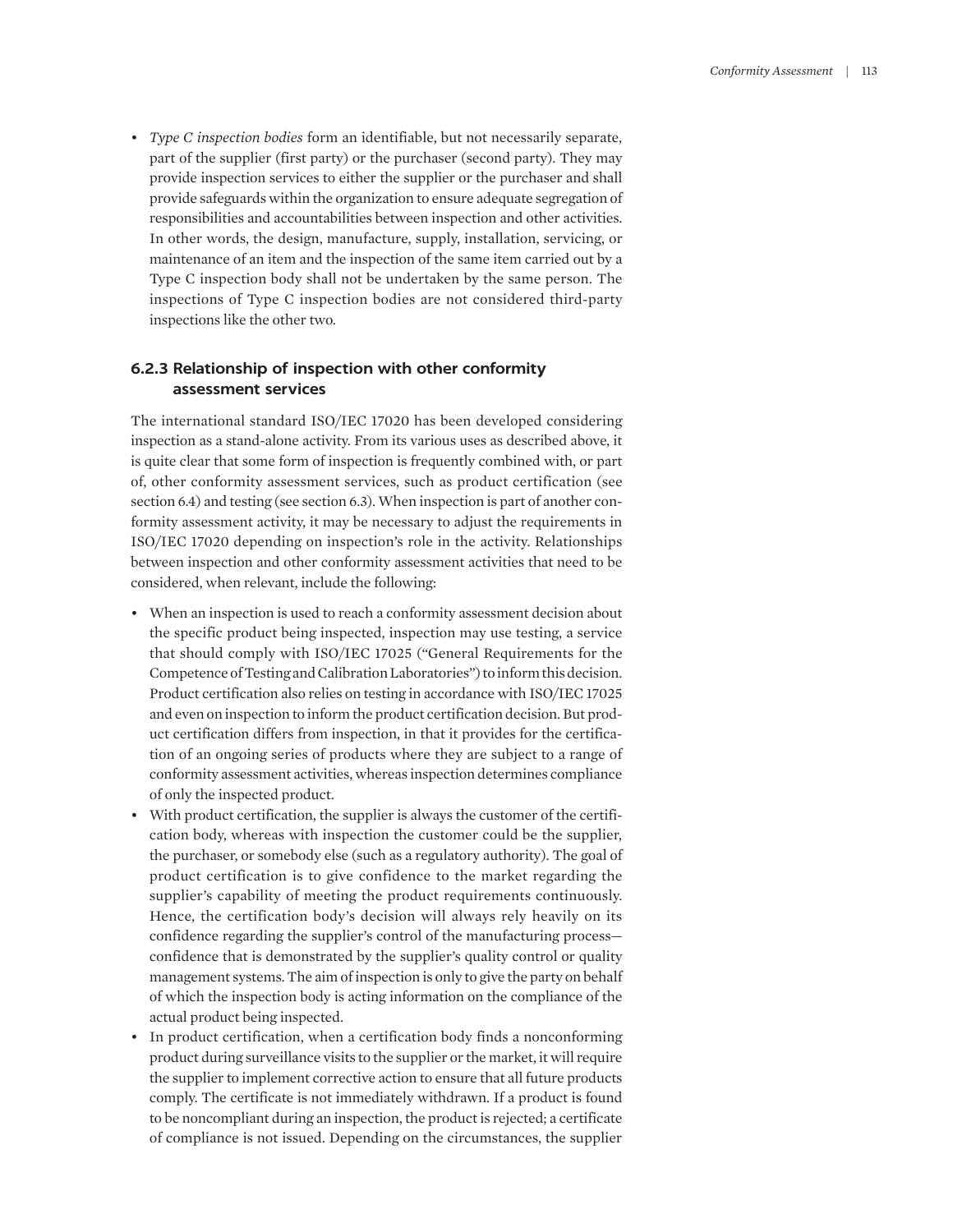may have to replace the product, repair it, or lose the sale. Obviously, if the inspection takes place in-house during the manufacturing process, corrective action has to implemented to rectify the problem also for future products, which may include changes to the manufacturing process or controls.

- The scope of ISO/IEC 17020 does not cover quality management system certification. It may, however, be necessary for inspection bodies to examine certain aspects of the quality management system or other documented systems to justify the inspection results—for example, in the examination of processes.
- The scope of ISO/IEC 17020 also does not cover personnel certification activities. It may, however, be necessary for inspection bodies to consider aspects of the qualification of personnel (as inspectors or in the course of their inspections) to justify the inspection results.

# **6.3 TESTING**

Testing is the determination of the characteristics of a product or commodity and, in the QI context, the evaluation thereof against the requirements of a standard (ISO/IEC 17000, "Conformity Assessment—Vocabulary and General Principles"). The output of a test laboratory is a test report or a test certificate. The scope of testing is immense, and it ranges from mechanical, electrical, metallurgical and civil engineering, and biological and chemical sciences to food technology, fiber technology, and many other areas.

Testing can be of a destructive or a nondestructive nature. It can be mundane, extremely complex, or anything in between. It can involve routine, state-of-theart, or cutting-edge technology. Although testing is usually seen as taking place in a laboratory, it can also take place in the field or on-site following delivery and installation.

In short, the scope of testing is extremely wide. There are, however, some parameters that determine the integrity of testing services irrespective of the level of complexity or technological development (UNIDO 2011).

# **6.3.1 Uses of testing**

The results of testing are used for many purposes. It is also important to realize that the boundaries between testing and inspection are sometimes quite blurred because there is some overlap; the same activity may be labeled as being in either field depending on country practices (as discussed earlier, in section 6.2). Some of the uses of testing include the following:

- Testing may provide adequate information to permit a conclusion on whether a product or commodity complies with requirements specified by regulatory authorities, purchasers, or other users.
- Testing of a prototype product is part and parcel of product certification, as is the continuous testing of samples of the subsequent production (see section 6.4).
- Testing of each individual product may be a prerequisite for the certification of low-volume, high-risk products such as medical devices or products for use in explosive environments.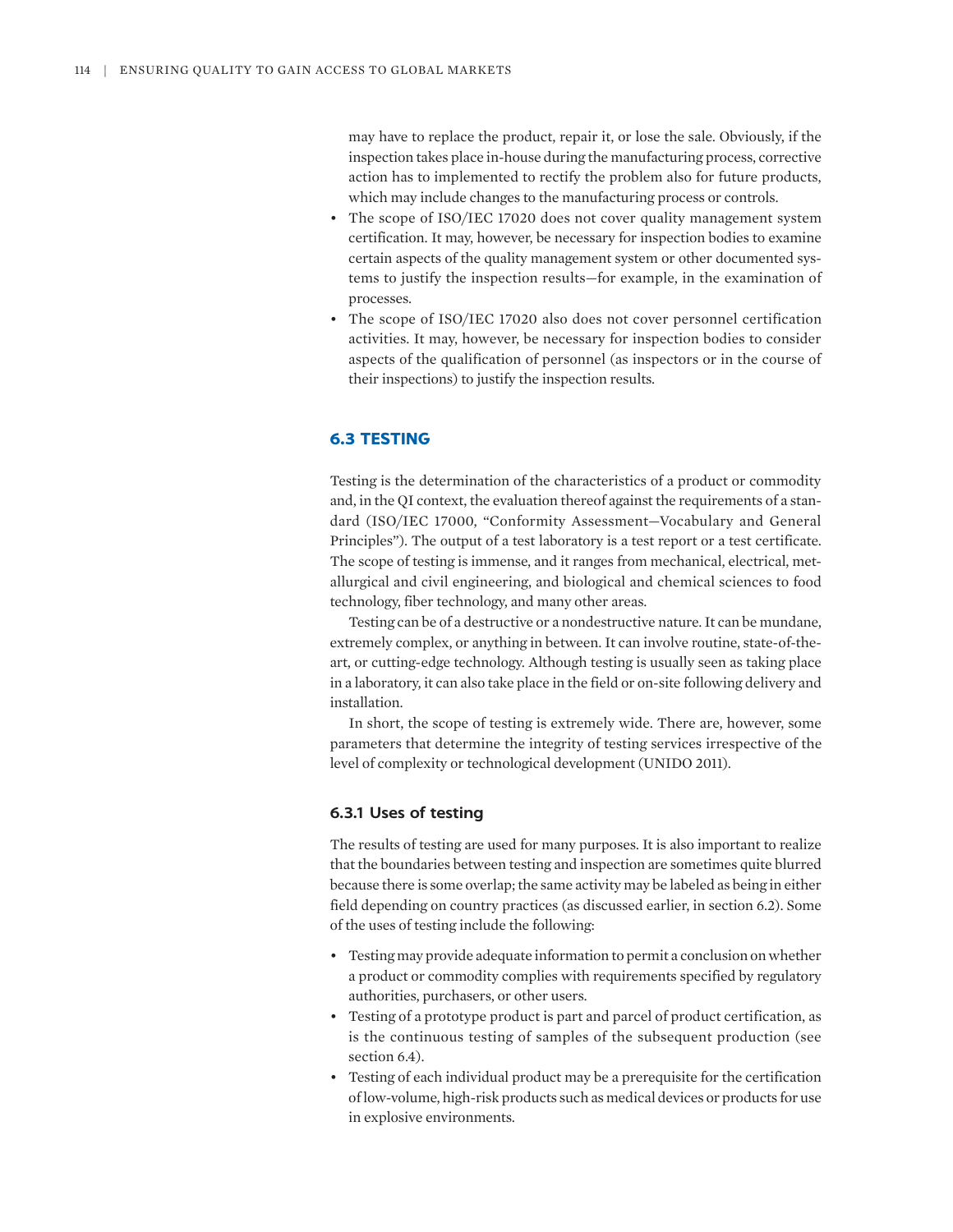- Testing is very much part of production control throughout the production value chain to ensure that completed products meet specifications and standards.
- A substantial amount of testing is concerned with data collection for scientific purposes, medical prognosis, and law enforcement rather than product compliance (for example, environmental measurements, testing of blood samples, and so on).

As manufactured goods become more technically sophisticated and market demand grows more stringent, testing will become an increasingly important part of trade protocols and trade agreements. The move to freer movement of goods, on the other hand, will call for a greater recognition of testing carried out in the country of origin, but this can happen only if end users have confidence in the competence of laboratories conducting tests in the first place. The ultimate objective is to have the product inspected, tested, or certified once and recognized everywhere.

#### **6.3.2 Demand assessment**

In a well-developed market economy, testing services are provided by a multitude of testing laboratories in both the public and private sector domains. These are exposed to market forces, just like any other service, to satisfy the needs of the country or markets. In low- and middle-income economies, however, this may not yet be the case. In such economies, the state is often required to establish and maintain the bulk of the test laboratories before a self-perpetuating market for testing has developed. Depending on a cost-benefit analysis, it may even be more cost-effective to send test samples to an existing laboratory outside the country rather than establishing one in the country.

A proper assessment as to the real needs of the authorities and industry is indicated. This should also include an overall assessment of the country's laboratory capacity, whether latent or active. Where they exist, regional laboratories should also be factored into the considerations. The information from such an assessment is an extremely useful point of departure for planning the further development of testing capacity in the country, the role of government in this respect, and the division of labor. The last is extremely important to counter the tendency of ministries, together with the donor community, to each establish their own public laboratories without regard to the unnecessary and costly duplication of resources.

This duplication has some further negative consequences, in that the financial sustainability of the individual laboratory is compromised, the small pool of trained laboratory personnel is stretched, and the amount of work in the country is barely enough to even keep one laboratory operating at an optimum capacity—with dire consequences for the quality of testing services among all of them.

## **6.3.3 Premises and environmental controls**

Many testing laboratories are subject to some very specific accommodation requirements—for example, separating functions to ensure that no crosscontamination of samples can occur, separating laboratory space and offices to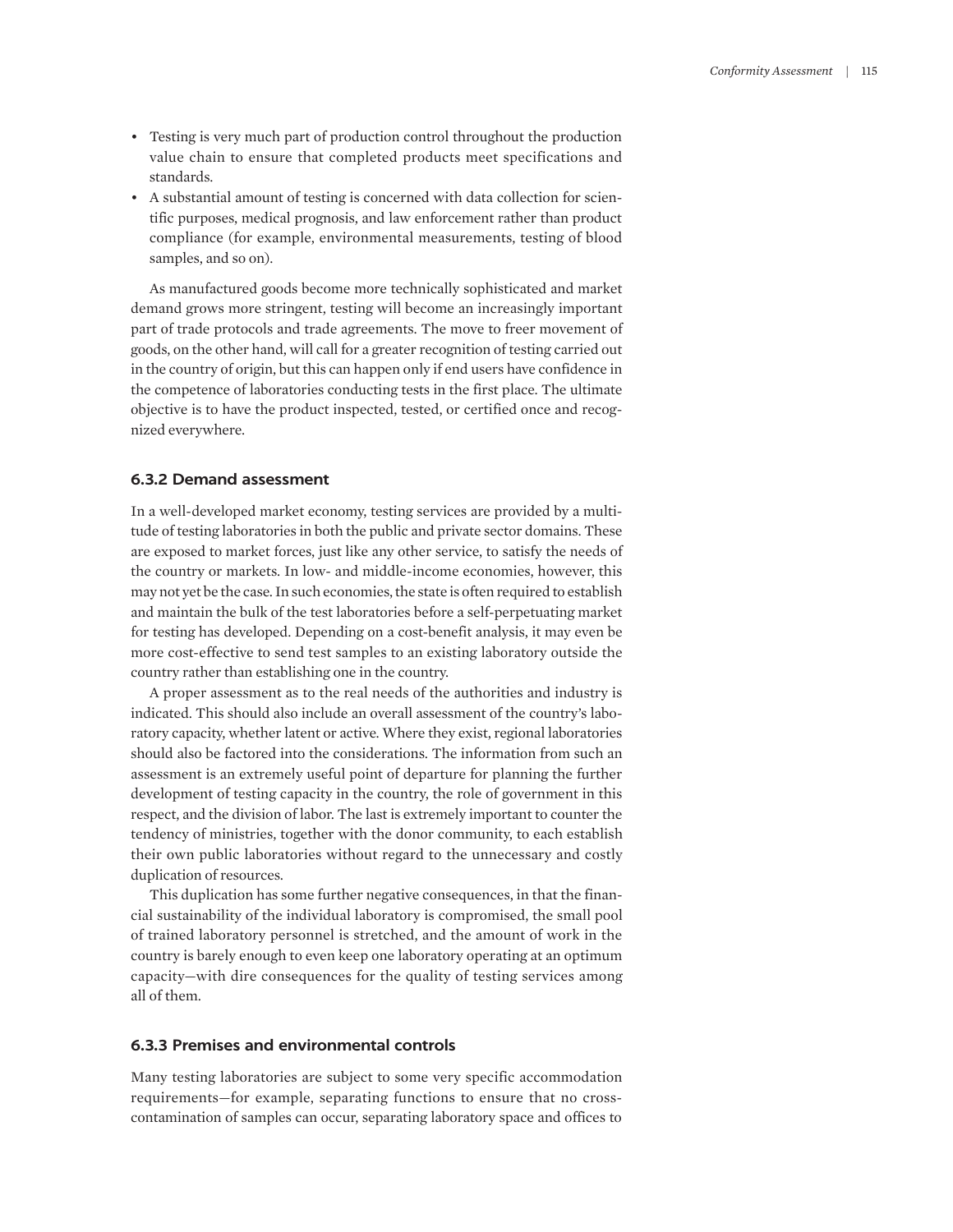ensure that personnel spend only testing time in the laboratories, and so on. In addition, most product testing follows the same rule: same temperature, same humidity, same altitude, same test speed, same test force, same test sequence, same number of test cycles, and so on.

Testing of textiles and polymers to ISO standards, for example, requires an environment of 20  $\pm$  2 degrees Celsius and 65  $\pm$  2 percent relative humidity. For paper and many rubber products, the requirement is  $23 \pm 1$  degree Celsius and  $50 \pm 2$  percent relative humidity. On the other hand, most mechanical and electrical engineering testing can be conducted at 15–30 degrees Celsius with a relative humidity not exceeding 70 percent. Continuity of electricity supply (24 hours per day, 7 days per week) is of major importance when tight environmental controls are to be maintained. These requirements need to be carefully articulated and provided for when building new premises or refurbishing old ones.

Another issue that is often overlooked when laboratories are designed in the Northern Hemisphere is the window orientation: the sun comes from the south; hence the main windows are oriented to the north so that the sun does not shine directly into laboratories. In the Southern Hemisphere, this situation is reversed: the sun comes from the north; hence the main windows should be oriented to the south. Architects appointed from donor countries—generally from the Northern Hemisphere—have to be sensitized regarding this issue. Otherwise laboratories are built with windows that are incorrectly oriented, resulting in impossible environmental control and a tendency for "hot spots" to develop.

#### **6.3.4 Test equipment and consumables**

Procurement of any test equipment has to be preceded by a clear choice of the particular test methodology to be applied. This is to ensure that the test equipment meets the test methodology requirements in all aspects, not just the preferences of the testing staff. It must be able to deliver test results under similar conditions that are consistent with results from other laboratories. The same applies to consumables that affect testing operations, such as the quality of gases, availability of chemicals, and so on.

A second major issue for low- and middle-income economies is the availability of maintenance and technical support for a particular make of test equipment. In this respect, it often is more useful to purchase a slightly more expensive piece of test equipment, but one for which maintenance is available, than to take the less expensive option for which no technical backup is obtainable in the country or in neighboring states.

## **6.3.5 Electricity supply**

Electricity supply in many low- and middle-income economies does not meet the generally accepted stability criteria existing in high-income economies, for example, ±5 percent variance on voltage. In low- and middle-income countries, this variance can be as large as ±15 percent, interspersed with frequent electricity supply failures. Additional voltage stabilizers and uninterruptible power supply (UPS) equipment may need to be provided; otherwise, equipment may not perform to expectations or may even be damaged by voltage fluctuations.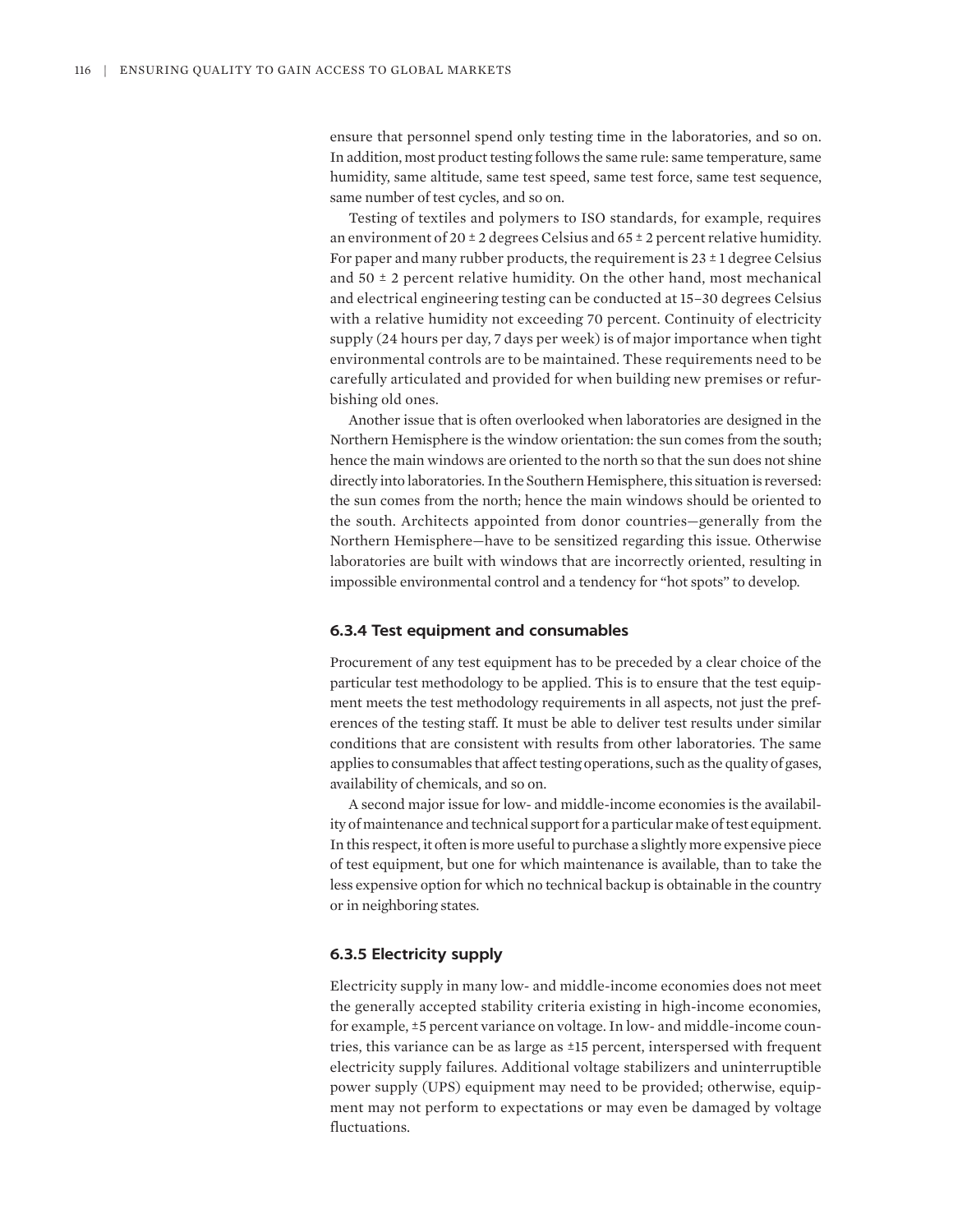#### **6.3.6 Calibration and certified reference materials**

Calibration of test equipment needs to be properly addressed. This presupposes a functioning metrology infrastructure within the country or access to one in a neighboring country. In addition, some test equipment has to be calibrated by using certified reference materials (CRMs) (discussed in module 4: Metrology, section 4.3.4) that are frequently available only from limited sources and are always costly. The long-term availability of such CRMs has to be assured, which often has more to do with the availability of scarce foreign exchange to pay for the CRMs than anything else. Obtaining customs clearance for toxic reference materials poses additional challenges.

# **6.4 PRODUCT CERTIFICATION**

Product certification is the mechanism whereby a certification organization attests that products—either a batch or the continuous production thereof—have been inspected and tested by it and that the products collectively comply with specified requirements, usually contained in a standard (ISO/IEC 17000, "Conformity Assessment—Vocabulary and General Principles"). The attestation by the certification body is in the form of a certificate supported by a product certification mark that the manufacturer is entitled to affix on the product after being licensed to do so. The certification body therefore visibly endorses the quality of the product.

## **6.4.1 Product certification bodies and marks**

Product certification services are offered by many certification bodies—in both the public and private sectors, at both national and international levels, and providing services in both the regulated and nonregulated domains. In low- and middle-income countries, the national standards body (NSB) is frequently the only organization offering a product certification service with any market relevance. The NSB's product certification mark is generally known as the national product certification mark. In high-income economies, product certification is provided by private sector certification bodies more so than NSBs, eventually leading to the total withdrawal of the state in many instances.

Because product certification requires immense marketing resources for a specific product certification mark to become well known and trusted by consumers in more than one country, multinational product certification bodies have developed in recent decades. National product certification marks, on the other hand, often find it difficult to gain market acceptance outside their countries of origin.

Product certification marks cover many types of products or product characteristics. Typical examples include the following, among many others:

- The British Standards Institution (BSI) Kitemark for general products, United Kingdom
- The South African Bureau of Standards (SABS) mark for general products, South Africa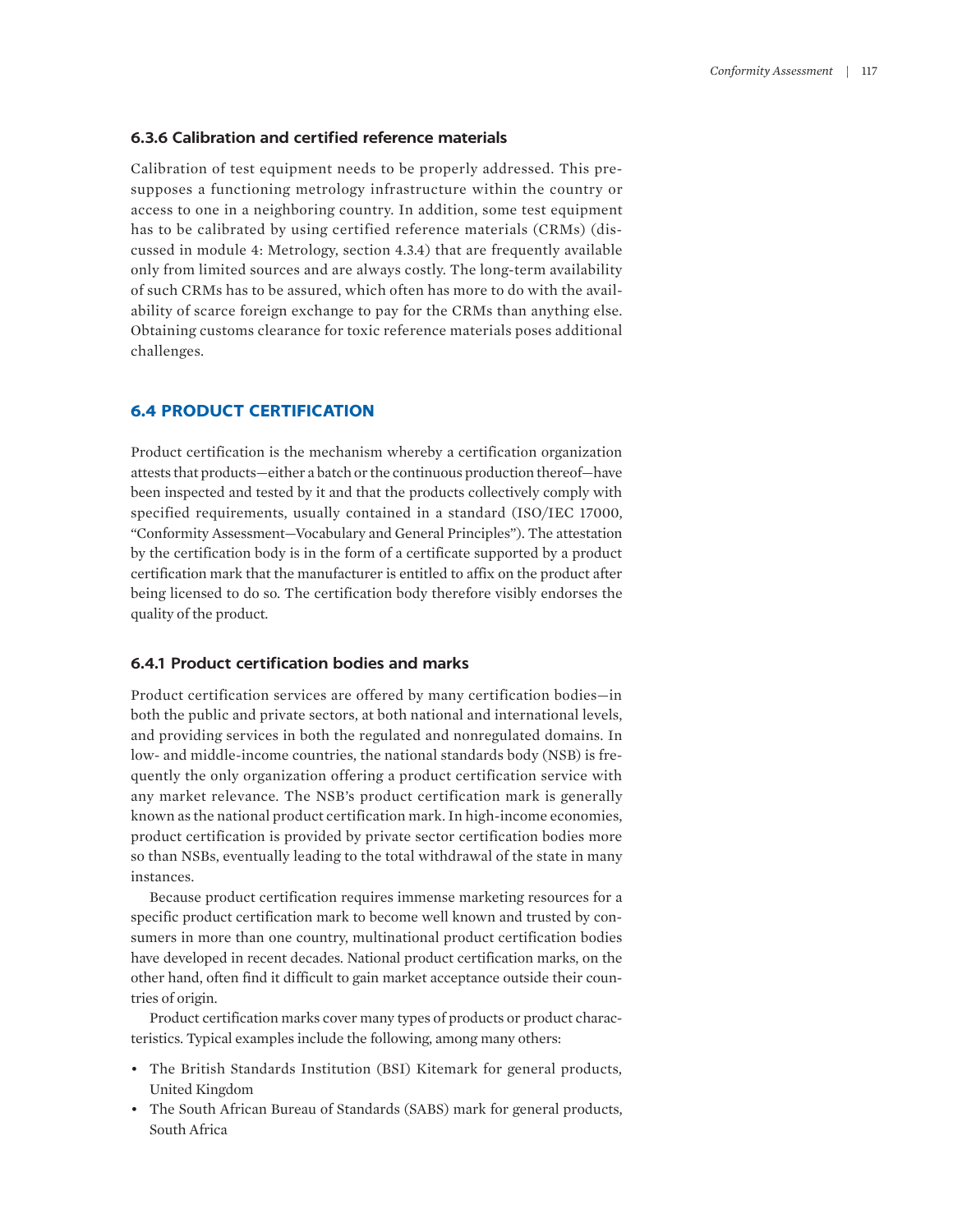- The Geprüfte Sicherheit (GS, for "tested safety") mark for product safety, Germany
- The Association for Electrical, Electronic & Information Technologies (VDE) mark for electrical and electronic equipment, Germany
- The Underwriters Laboratories (UL) mark for product safety, United States
- The American Society of Mechanical Engineers (ASME) mark for pressure vessels, United States
- The Canadian Standards Association (CSA) mark for general products, Canada
- The Keuring van Elektrotechnische Materialen te Arnhem (KEMA, for "Inspection of Electrotechnical Materials in Arnhem") mark for electrical equipment, Netherlands
- AGMARK for agricultural products, India

<span id="page-9-0"></span>It must be noted that the ubiquitous Conformité Européenne (CE) marking is not a product certification mark but a regulatory device of the European Union  $(EU)$ .<sup>1</sup>

#### **6.4.2 Product certification schemes and processes**

The process for product certification will always include an assessment of the product, whether sampled at the factory, from the batch, or from the marketplace. It may include an audit of the manufacturing process initially or on a continuous basis, or it may just be based on surveillance testing in the marketplace. Compliance with international standards for quality management systems such as ISO 9001 ("Quality Management Systems—Requirements") or hazard analysis and critical control points (HACCP) may be required, or manufacturing controls may be defined specifically for the product by the certification body. [2](#page-30-1) Once compliance has been demonstrated, the manufacturer may be licensed to affix the product certification mark on the relevant product, on the packaging, or both, thereby denoting compliance with the standard and the endorsement of the certification body.

<span id="page-9-1"></span>The various product certification schemes are defined in ISO/IEC 17067 (table 6.2), and the process is shown graphically in figure 6.2.

Which type of product certification scheme would be the most appropriate in a given situation will depend on circumstances, the mode of operation of the certification body, the sophistication of the industry sector, and other factors; there are no definitive rules. Type 1 (batch inspection) and type 6 (services) are clear. Types 4 and 5 are similar, in that both the product and the production process are considered. In type 4, the production is subject to process control, whereas type 5 requires a complete management system that includes process control. Type 4 is sometimes used for small and medium enterprises (SMEs) that do not have the resources for a quality management system, whereas type 5 is used for the more sophisticated industries.

Some certificates for schemes other than 1a or 1b would be valid for a limited period (typically one to three years), after which the certification body conducts a more in-depth review, rather than surveillance audits, and reissues the certificate. Other schemes have no time limit; as long as the certified organization pays the annual certification fees and surveillance audits do not identify major nonconformities that are not dealt with promptly, the certificate stays valid.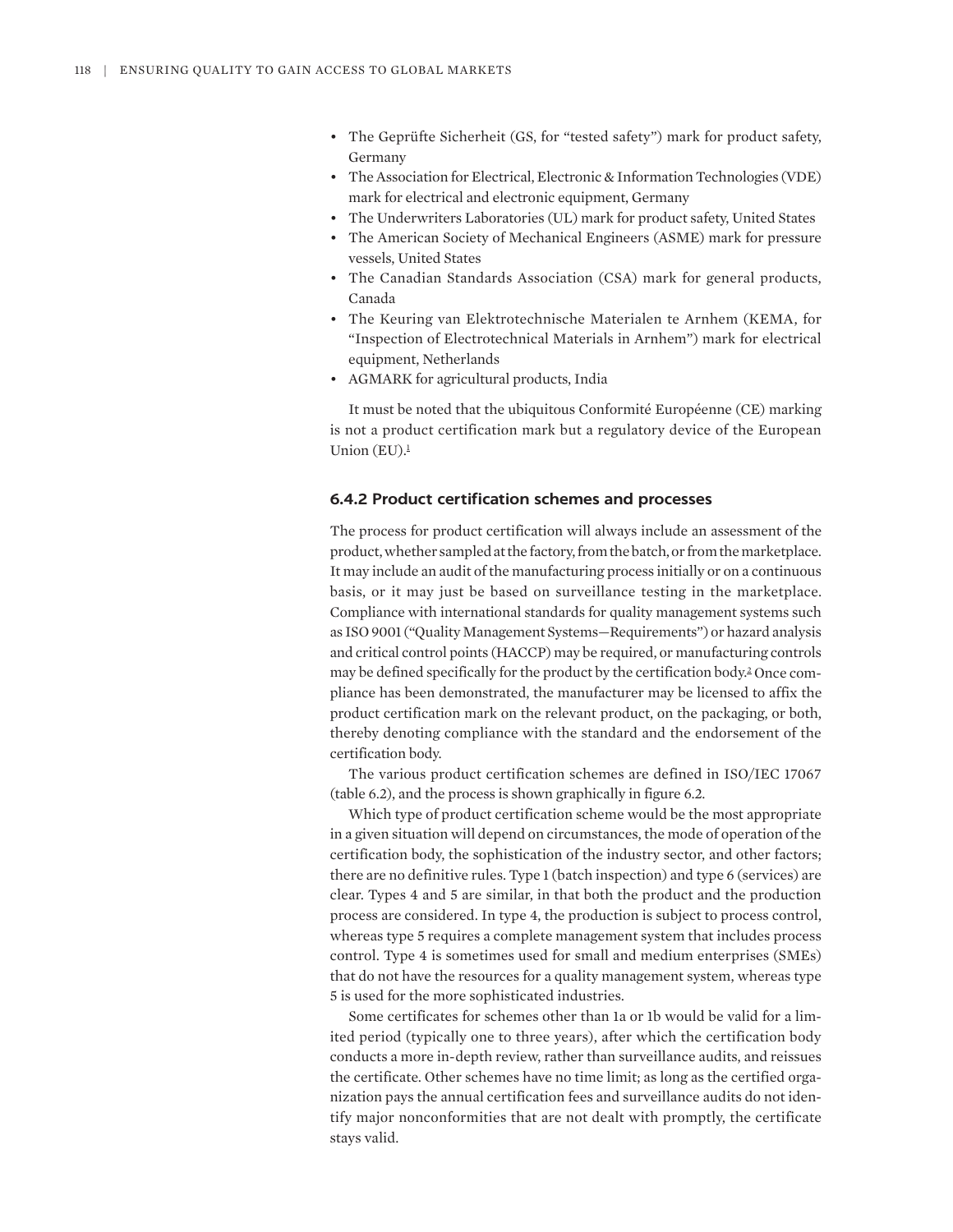| <b>SCHEME TYPE</b>                                          | <b>DESCRIPTION</b>                                                                                                                                                                                                                                                                                                                                                                                                                                                                                     |
|-------------------------------------------------------------|--------------------------------------------------------------------------------------------------------------------------------------------------------------------------------------------------------------------------------------------------------------------------------------------------------------------------------------------------------------------------------------------------------------------------------------------------------------------------------------------------------|
| 1a. Type certification                                      | One or more samples are subjected to determination activities. A certificate of conformity is issued for the<br>product type. Subsequent production is not covered.                                                                                                                                                                                                                                                                                                                                    |
| 1b. Batch certification                                     | A representative sample is selected from a batch of products and subjected to determination activities.<br>If the outcome is positive, the whole batch is certified.                                                                                                                                                                                                                                                                                                                                   |
| 2. Open market<br>surveillance                              | Periodic samples of the product are taken from the marketplace and subjected to determination activities,<br>after which the products are certified. The scheme identifies continuous conformity throughout the<br>distribution channel, but the resources required are substantial. Effective corrective measures in the case of<br>nonconformities may be limited.                                                                                                                                   |
| 3. Product testing in<br>the factory                        | Periodic samples of the product are taken from the point of production and subjected to determination<br>activities, after which the products are certified. The surveillance process may include a periodic<br>assessment of the production process. The impact of the distribution channel is not known, but<br>nonconforming products may be identified before distribution.                                                                                                                        |
| 4. Product testing in<br>the factory and<br>from the market | Periodic samples are taken from the point of production, from the market, or both and are subjected to<br>determination activities, after which the products are certified. The surveillance includes periodic<br>assessment of the production process. The impact of the distribution channel on product quality is<br>provided for, as is a premarket mechanism to identify nonconformities. Duplication of effort may take<br>place for products that are not affected by the distribution process. |
| 5. Product testing<br>combined with<br>quality assurance    | A quality management system must be in place. After initial type testing, periodic samples are taken from<br>the point of production, from the market, or both and are subjected to determination activities. The<br>surveillance includes periodic assessment of the production process and the quality management system.<br>The extent to which the four elements are used in surveillance depends on the definition of the scheme<br>and on circumstances.                                         |
| 6. Services and<br>processes                                | Determination activities consider intangibles (such as service quality, time delays, management<br>responsiveness, and so on) and tangibles in service quality support (such as cleanliness of vehicles, process<br>controls, and so on). The surveillance includes periodic assessments of both the management system and<br>the quality of the service or process.                                                                                                                                   |

**TABLE 6.2 Product certification schemes (ISO/IEC 17067)**

*Note:* ISO/IEC 17067 is the standard, "Conformity Assessment—Fundamentals of Product Certification and Guidelines for Product Certification Schemes" (ISO and IEC 2013).

Obviously, the manufacturer has to pay for the certification process. Payments will have to cover the product testing (initial and control tests after licensing), the initial and surveillance audits of the manufacturing process, review of the clearance of nonconformities found during audits and testing, and an annual license fee. The license fee may be a flat fee, but it is more generally related to production volumes—that is, the number of units produced with the product certification mark. Typical product certification costs are in the region of 0.5–2.5 percent of production costs.

#### **6.4.3 Value of product certification**

Product certification, especially national product certification marks, have for many years been used as a requirement for products falling within the scope of technical regulation before they could be legally put on the market. This approach was fine when products were manufactured only in the country, but it has fallen out of favor in the global economy with massive products and services moving across borders. It is now seen as a restrictive trade practice, arguably noncompliant with the principles of the World Trade Organization (WTO) Agreement on Technical Barriers to Trade (TBT Agreement).

Hence, many countries are under pressure to change the system of mandatory product certification for regulatory purposes into a more modern technical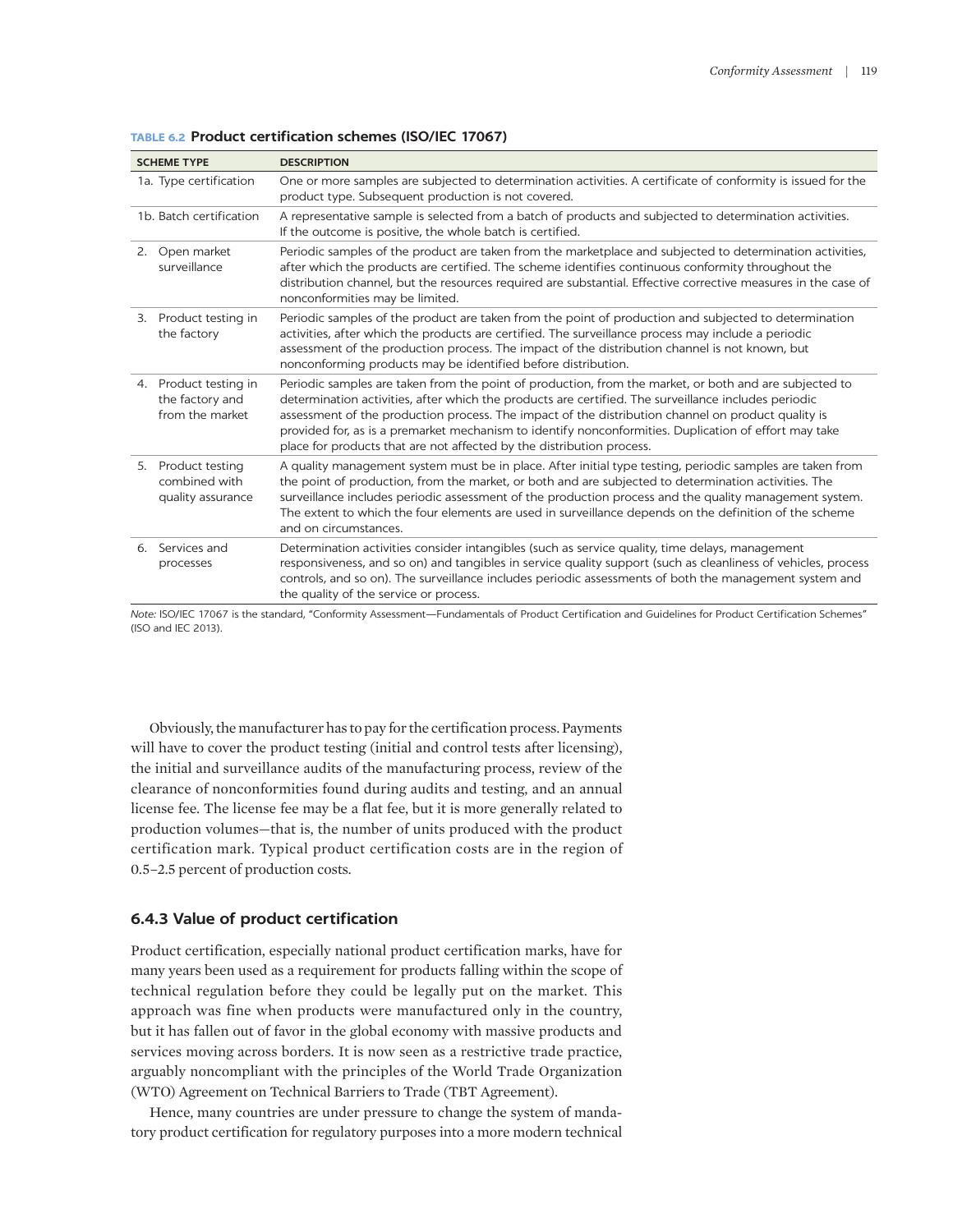

#### **FIGURE 6.2**

**Schematic of the product certification process**

*Source:* Adapted from ITC 2011. ©International Trade Centre. Reproduced with permission from ITC, further permission required for reuse.

regulation approach (see module 7: Technical Regulation, section 7.5). But this has become a real challenge for the NSBs in those countries because the bulk of their income emanates from such mandatory product certification practices, and changing the system will result in some serious pressure on their business models.

Product certification has remained topical at both the national and multinational levels, in spite of its associated costs, for the following reasons:

- The manufacturer wishes to build its reputation, expand its market share, gain access to new markets, improve competitiveness, or promote new products by leveraging the trusted position of the specific product certification mark in the target market.
- The purchaser (for example, the individual, wholesaler, manufacturer, public procurement organization, importer, supplier, or employer) wishes to have an independent guarantee of the quality of the product purchased and of its compliance with known standards.
- In some countries, product certification marks, even though not mandatory, are considered evidence of compliance with technical regulation requirements insofar as the technical regulation and the standard against which the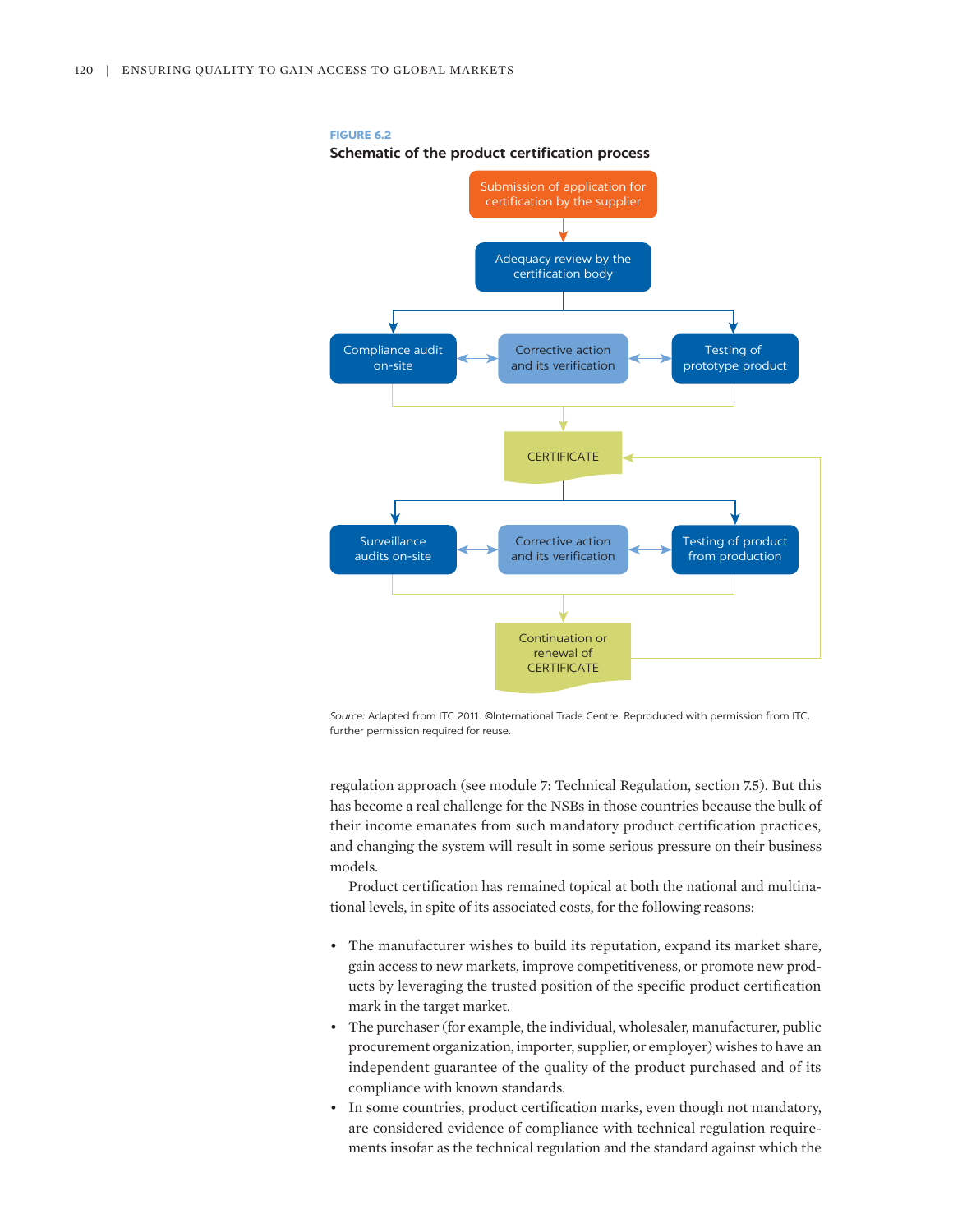product is certified are equivalent. The CSA mark (for electronic products in Canada), the ASME mark (for pressure vessels in the United States), the BSI mark (for liquefied petroleum gas [LPG] cylinders in India), and the Tanzania Bureau of Standards (TBS) mark (for compulsory standards in Tanzania) are typical examples (UNIDO 2011).

## **6.5 MANAGEMENT SYSTEM CERTIFICATION**

<span id="page-12-0"></span>Management system certification is all about building confidence in the supplier, and it is the mechanism whereby a certification organization attests that a management system of a manufacturer, producer, supplier, or service provider has been assessed by it and that the management system complies with specified requirements, usually contained in a standard (ISO/IEC 17000, "Conformity Assessment-Vocabulary and General Principles").<sup>[3](#page-30-2)</sup> The attestation by the certification body is in the form of a certificate, frequently supported by material that the certified company can use in marketing. The certification body therefore also visibly endorses the management system of the supplier. The certification organization, in turn, is accredited, thereby completing the "chain of confidence" (figure 6.3).

Whereas product certification is important for the supplier-consumer relationship (as its outcome defines the product quality), management system certification is more of a business-to-business issue, with the product standard being



## **FIGURE 6.3 "Chain of confidence" of system certification for ISO 9001**

*Source:* Adapted from UNIDO 2011. ©United Nations Industrial Development Organization (UNIDO). Reproduced with permission from UNIDO; further permission required for reuse. *Note:* IAF = International Accreditation Forum; ISO/CASCO = International Organization for Standardization Committee on Conformity Assessment; ISO/TC 176 = ISO Technical Committee 176 (*Quality Management and Quality Assurance*); ISO 9001 = "Quality Management Systems—Requirements"; ISO/IEC 17011 = "Conformity Assessment—Requirements for Accreditation Bodies Accrediting Conformity Assessment Bodies"; ISO/IEC 17021-1 = "Conformity Assessment—Requirements for Bodies Providing Audit and Certification of Management Systems."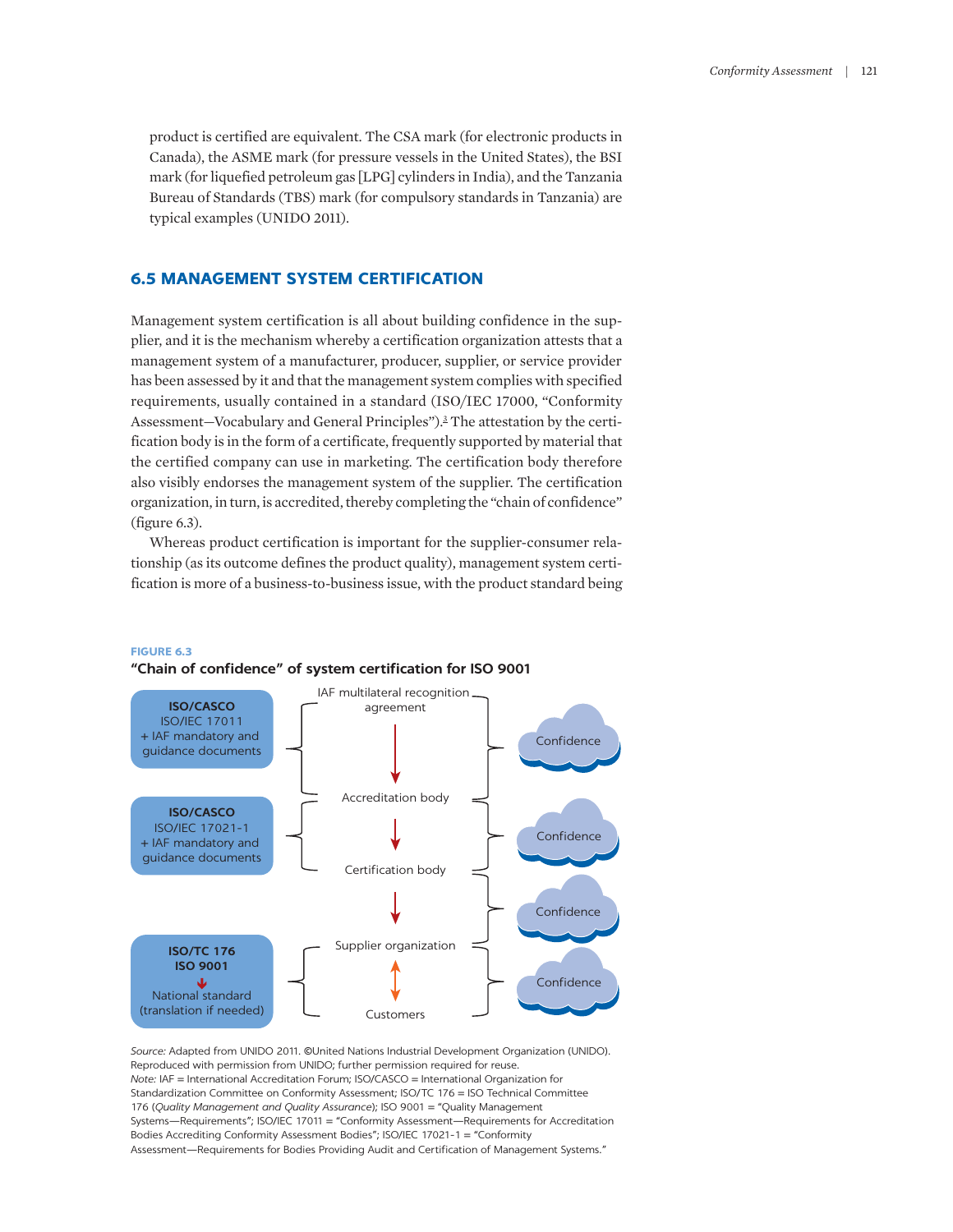defined in contracts or other purchasing arrangements. The management system certification denotes the capability of the supplier to continuously provide products or services complying with contractual obligations; it does not assess or make any claims about the product quality per se. Hence, the management system certification emblem should not be affixed to the product, because it does not denote product compliance.

#### **6.5.1 Management system standards**

The best-known management system certification schemes are based on ISO 9001 ("Quality Management Systems—Requirements"), for which more than 1 million certificates have been issued worldwide since its introduction in the late 1980s. Other international standards, and a growing number of private standards, are also used for management system certification (table 6.3). Some are important in specific sectors of the economy; others are of a more general nature.

| <b>LEVEL</b>              | <b>SECTOR</b>                  | <b>STANDARD</b>                  |  |
|---------------------------|--------------------------------|----------------------------------|--|
| International<br>standard | Generic                        | ISO 9001:2015                    |  |
|                           | Environmental                  | ISO 14001:2015                   |  |
|                           | Food safety                    | <b>HACCP</b>                     |  |
|                           |                                | ISO 22000:2005                   |  |
|                           | Information security           | ISO/IEC 27001:2013               |  |
|                           | IT service management          | ISO/IEC 20000-1:2011             |  |
|                           | Medical                        | ISO 13485:2016                   |  |
|                           | Supply chain security          | ISO 28000:2007                   |  |
|                           | Petroleum and gas              | ISO/TS 29001:2010                |  |
|                           | Energy                         | ISO 50001:2011                   |  |
| Private<br>standard       | Aerospace                      | AS 9100                          |  |
|                           | Automotive                     | IATF 16949:2016 <sup>a</sup>     |  |
|                           | Food safety and horticulture   | British Retail Consortium (BRC)  |  |
|                           |                                | <b>GLOBAL G.A.P.</b>             |  |
|                           |                                | <b>FSSC 22000</b>                |  |
|                           | Social accountability          | SA 8000                          |  |
|                           |                                | Fairtrade                        |  |
|                           | Telecommunication              | TL 9000                          |  |
|                           | Occupational health and safety | <b>OHSAS 18000</b>               |  |
|                           | Ecolabeling                    | <b>EU Ecolabel</b>               |  |
|                           |                                | Forest Stewardship Council (FSC) |  |
|                           |                                | Marine Stewardship Council (MSC) |  |
|                           |                                | Green Dot                        |  |

#### **TABLE 6.3 Selected management system certification schemes**

*Note:* The international standards are listed in the reference section of this module, whereas details regarding the private standards should be obtained from the websites of the relevant certification bodies. AS = Aerospace Standard; EU = European Union; FSSC = Food Safety System Certification; GLOBAL G.A.P. = Global Good Agricultural Practice; HACCP = hazard analysis and critical control points; IEC = International Electrotechnical Commission; ISO = International Organization for Standardization; IT = information technology; OHSAS = Occupational Health and Safety Assessment Series; SA = social accountability; TL = telecommunication.

a. IATF 16949 is the revision of the previous ISO/TS 16949. It is no longer published by the ISO, but by the International Automotive Task Force (IATF). The IATF has created five Oversight Offices (in France, Germany, Italy, the United Kingdom, and the United States) that are responsible for managing the certification scheme.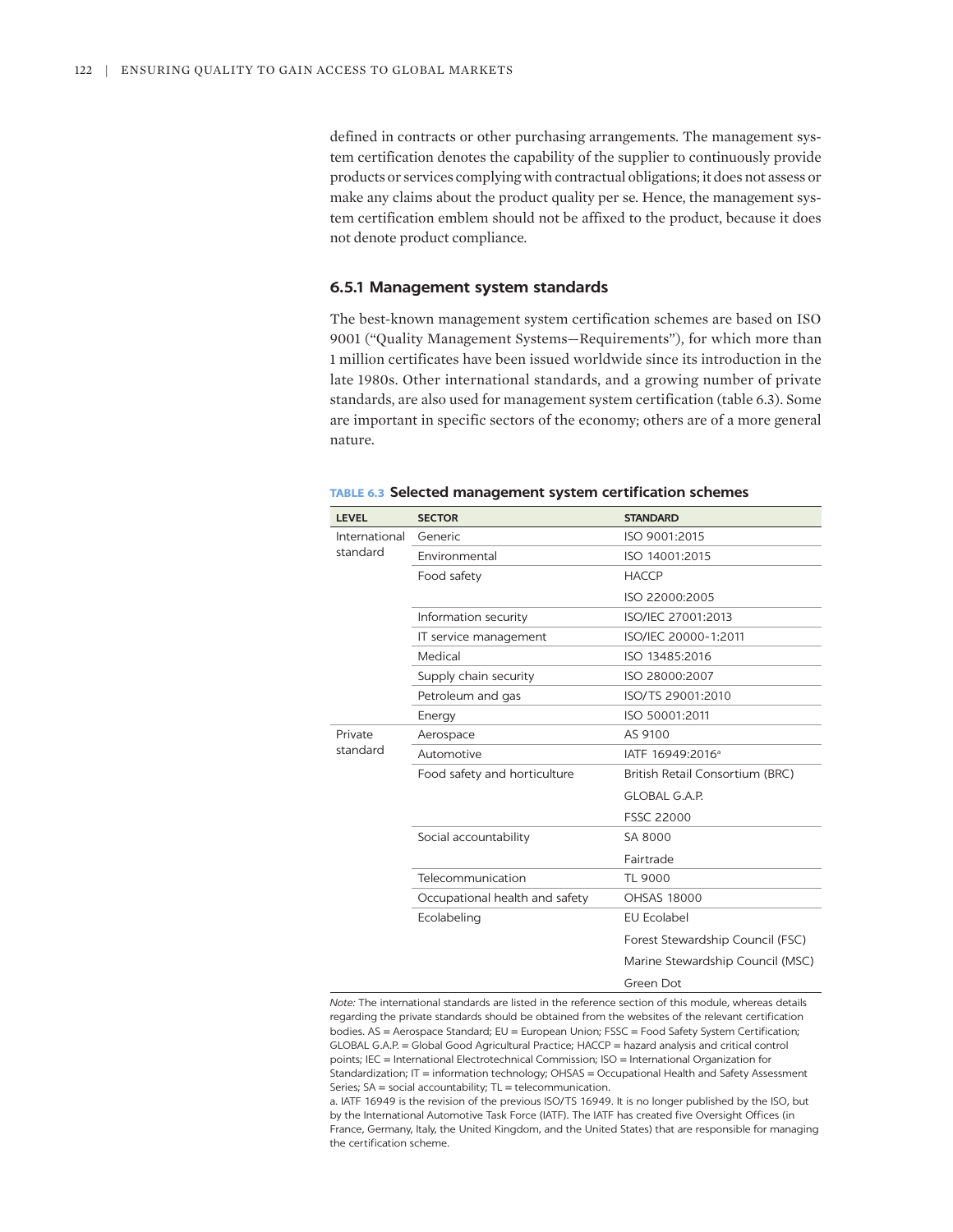Most of the standards are clear, in that a single management system certification scheme is operated worldwide, albeit with a multiplicity of certification bodies. Exceptions occur primarily in the food and horticulture sector, where there are a number of standards being used. HACCP was the original standard, and one that has become a regulatory requirement in some markets, such as the EU, Canada, South Africa, and the United States. The principles of HACCP have been codified in a Codex Alimentarius Commission (CAC) international recommendation that has been adopted as a national standard for regulatory purposes in many countries ("CAC/RCP 1:1969—General Principles of Food Hygiene"). The principles are also included in the international standard ISO 22000 ("Food Safety Management Systems—Requirements for Any Organization in the Food Chain").

Retail organizations in Europe and the United Kingdom developed their extended versions of food safety standards, such as the Global Good Agricultural Practice (GLOBAL G.A.P.) and British Retail Council (BRC) private standards, respectively. These came about as retail organizations wished to have more specific requirements than the EU directives to certify the integrity of their suppliers. These two were not the only ones, and the proliferation has taken its toll on compliance and transaction costs. Hence the chief executive officers (CEOs) of a number of the main retail organizations in Europe have pleaded for a more standardized approach in food safety system certification, and the Global Food Safety Initiative (GFSI) came into being. The GFSI does not certify but rather benchmarks various food safety certification schemes to determine which ones the GFSI and the European retail organizations will recognize, thereby cutting down on multiple certification of their suppliers collectively.

Some of the private standards eventually initiate development of international standards. A good example is SA8000 ("Social Accountability 8000: International Standard"), which was developed in 1997 by Social Accountability International and used quite extensively for certification purposes. The ISO developed a pendant to SA 8000 and published ISO 26000 ("Guidance on Social Responsibility") in 2010 after an intense worldwide campaign to get it started. ISO 26000, however, is not a management system–type standard and should not be used for certification purposes; it is only a guidance document. Hence, SA 8000 remains as one of the management system certification standards in this regard.

A similar development awaits the OHSAS 18000 series ("Occupational Health and Safety Management"), which was developed in 1999 by a consortium of NSBs, with the British Standards Institution (BSI) holding the secretariat as a private standard after ISO members could not agree on developing an international standard for occupational health and safety. The success of the OHSAS 18000 series as a management system standard used for certification as well as the growing concern regarding safety in the workplace worldwide has brought about a change in thinking among ISO members, and the ISO 45001 standard ("Occupational Health and Safety Management Systems—Requirements with Guidance for Use") was approved in 2018. ISO 45001 is replacing the OHSAS 18000 series, and companies already certified under OHSAS 18001 have been given three years to comply with the new ISO 45001.

#### **6.5.2 The certification process**

The approach and processes that certification bodies follow to certify a company have been harmonized to a great extent and generally follow the structure as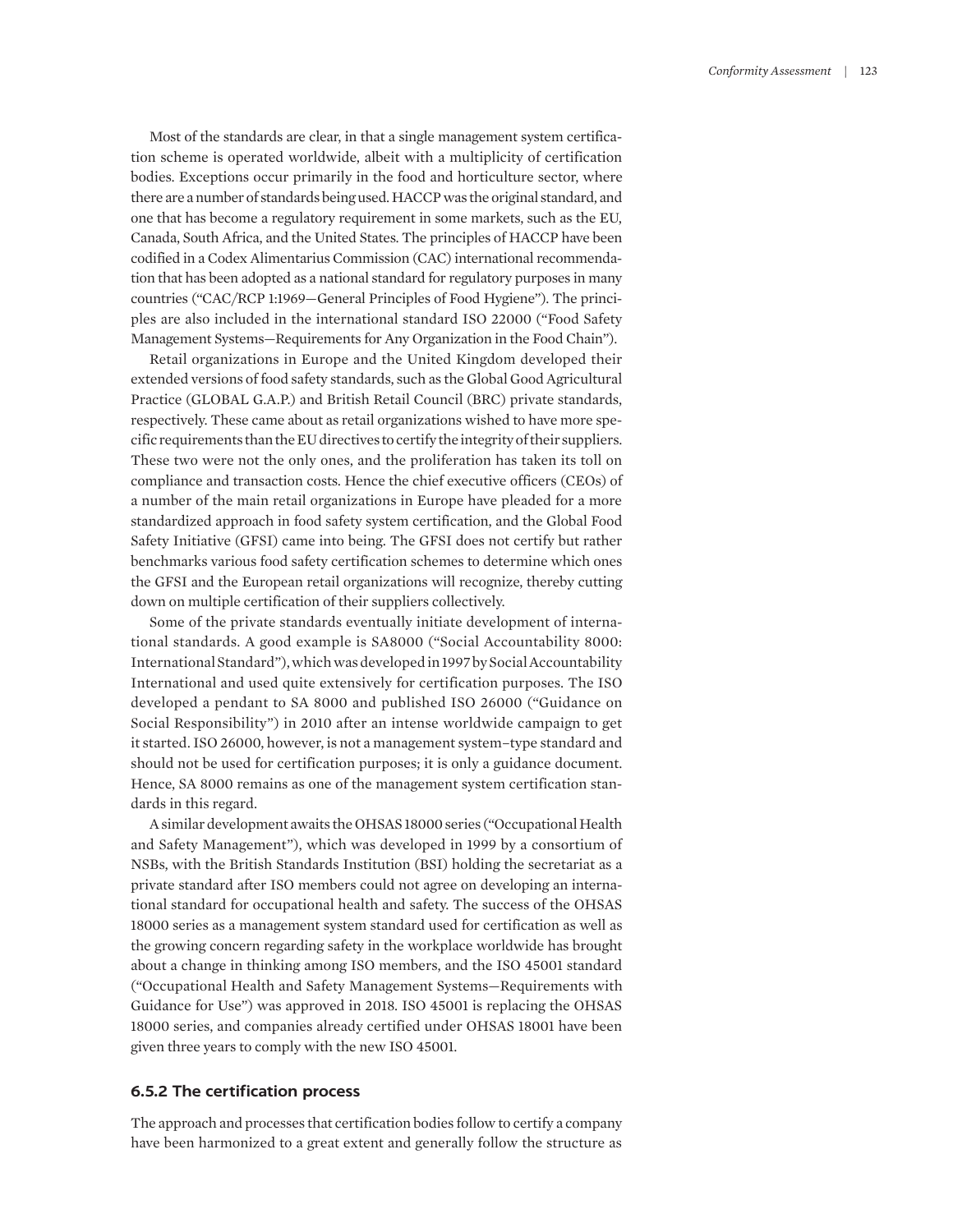defined in ISO/IEC 17021-1 (Conformity Assessment—Requirements for Bodies Providing Audit and Certification of Management Systems"). Small variations may occur when other standards are used to accredit the certification body, but the fundamentals will remain the same. The process consists of the following steps (figure 6.4):

- *Application:* Application forms must be completed and specified information on the company and its operations provided for the certification body to determine the scope of certification and appoint a team leader for the audit.
- *Stage 1 audit:* The certification body evaluates the quality management system documentation of the applicant to determine whether to proceed to the Stage 2 audit.
- *Stage 2 audit:* The team leader assembles a team of auditors and experts concomitant with the scope of certification and the complexity and size of the operation. The team evaluates the implementation and effectiveness of the quality management system on-site and prepares a final report after nonconformities have been cleared.

#### **FIGURE 6.4**

#### **Schematic of the system certification process**



*Source:* Adapted from ITC 2011. ©International Trade Centre. Reproduced with permission, further permission required for reuse.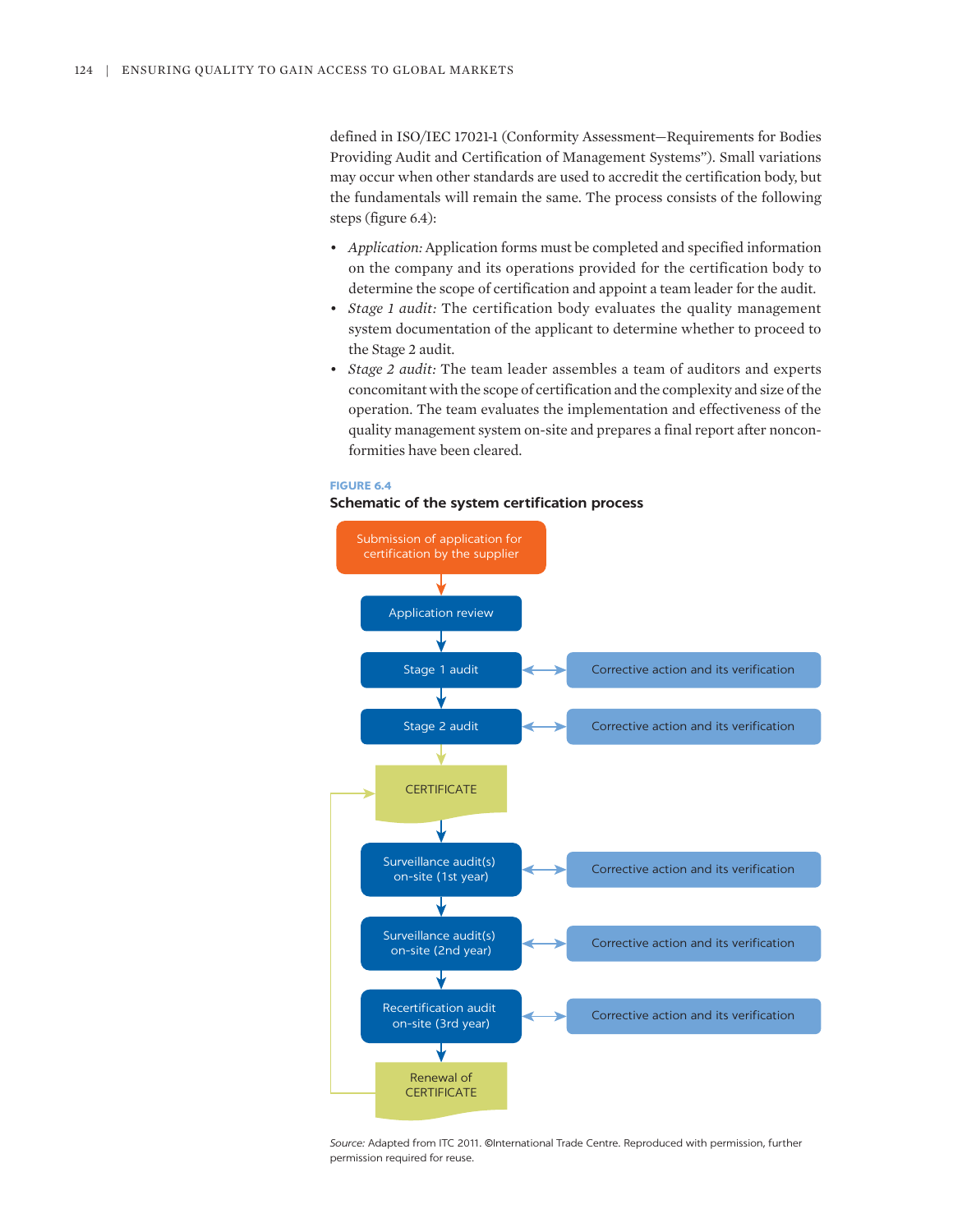- *Certification:* Authorized persons, or a committee totally independent of the audit team, review the audit report and decide whether to grant certification. Certification documentation is issued to the applicant if the decision is positive.
- *Surveillance audits:* After certification, the certification body conducts surveillance audits at defined intervals, usually once or twice a year, for two years to determine the continued compliance of the certified company with stated requirements. The surveillance audits are not as comprehensive as the stage 2 audit.
- *Recertification audit:* In the third year after certification, the certification body conducts a recertification audit similar to the stage 2 audit to renew the certificate for another three years, and the cycle repeats itself.

Details of certified companies, together with their scope of certification, are made public on the certification body's website. Failure to deal with identified nonconformities can ultimately lead to the withdrawal of the certificate, or the company can decide not to continue with certification, in which case the certificate is withdrawn as well.

## **6.5.3 Value of management system certification**

Management system certification is resource-intensive to implement and to maintain over and above the certification costs. It is especially the SME sector that frequently battles to obtain certification in the first place and then to maintain it. Hence, the value of management system certification has to be a clear business proposition for the company seeking it. A number of factors need to be considered in this regard:

- *Market entry.* Management system certification is seen as a minimum requirement to enter specific markets. It is often ISO 9001 certification that opens doors for trade. Certification to ISO 9001 ("Quality Management Systems— Requirements") does not guarantee business, but without it a company may have a more difficult time convincing potential customers that it can deliver high-quality products consistently, especially in markets where it is not well known.
- *Regulatory compliance.* Management system certification has found its way into the regulatory domain, with compliance with ISO 9001, HACCP, and other standards frequently demanded by the regulatory authorities to help ensure the integrity of products influencing the health and safety of people, the environment, and the fauna and flora of the country.
- *Competitive advantage.* Some of the private sector management system certifications are a necessity for companies wishing to be competitive in sophisticated markets. Typical examples are
	- ° *The EU food and horticulture sectors,* where the BRC, GLOBAL G.A.P., or Food Safety System Certification (FSSC) 22000 certification is an imperative if the company wishes to trade with the major retail organizations;
	- ° *The automotive sector,* where certification to IATF 16949 is a prerequisite to supply components to the major automotive companies; and
	- ° *Certification to socioeconomic standards,* such as Forest Stewardship Council (FSC), Fairtrade, and other standards in countries with a high level of consumer activism.
- *Improvement incentives.* The implementation of a formal quality management system helps the organization to streamline its production, reduce the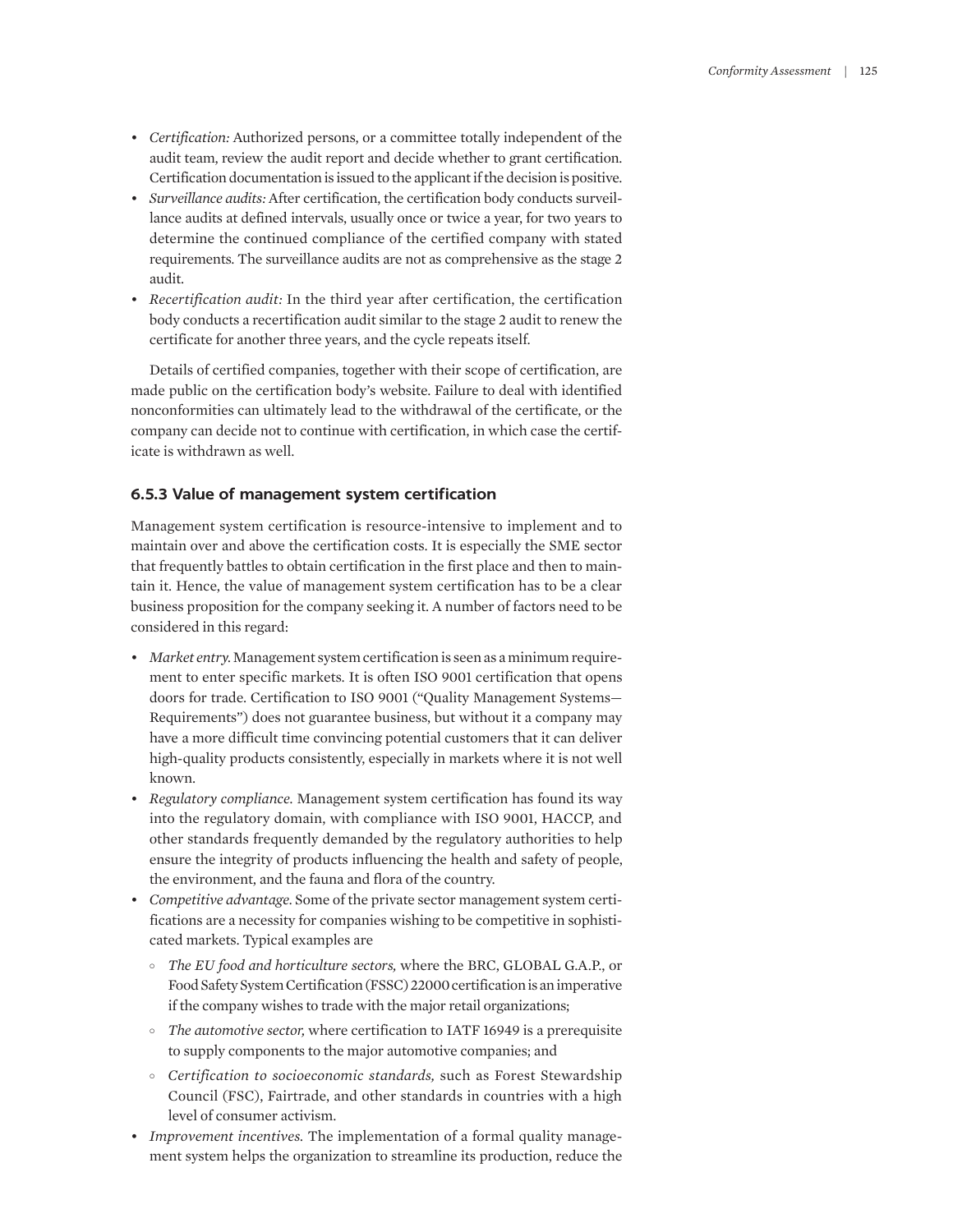incidence of nonconforming products, make product quality more consistent, and lower inspection costs. The certificate, as a formal demonstration of the implementation of such a system, is an additional bonus.

## **6.6 IMPACTS OF CONFORMITY ASSESSMENT**

The impact of conformity assessment on trade is immense, and this will increase as technology becomes more sophisticated and consumers more discerning. Furthermore, the manufacturing global value chains stretching over many countries demand the seamless integration of components and subassemblies into the final products. This requires a continuous demonstration of compliance with standards and specifications.

#### **6.6.1 Conformity assurance challenges for export businesses**

A recent survey by the International Trade Centre (ITC) conducted in 23 countries with a sample of over 11,500 companies revealed the major impact that conformity assessment requirements in sophisticated markets have on smaller companies in low- and middle-income economies that wish to export (ITC 2015). Some of the major findings point to the highly uneven impact that nontariff measures (NTMs) (including import quotas, licensing, rules of origin, content requirements, labeling, testing, and certification) have on companies and countries. Some of the conformity assessment-related challenges include the following:

- *Small companies are most affected.* Up to half of the firms, depending on their size, are affected by NTMs. Those most affected are small companies (over 50 percent), which have less capacity to overcome fixed or variable export costs.
- *Private sector concerns with NTMs are not limited to the strictness of regulations, but often relate to local procedures that present obstacles to trade.* Contrary to the common perception that nontariff barriers are faced in the destination market, the survey revealed that 25 percent of the challenges relate to measures applied by the home country of the exporting businesses, such as export quality inspections.
- *High-income countries are difficult markets for agriculture, and regional markets are difficult for manufacturing.* For agricultural products, high-income countries are perceived as comparatively more NTM-restrictive than other markets. The opposite is the case for manufactured products. This may be due to the integration of exporters from low- and middle-income countries in the industrial global value chains.
- *Conformity assessment in the agricultural sector is one of the key challenges.* Companies in the agrifood sector are particularly affected by sanitary and phytosanitary (SPS) regulations; 48 percent reported trade obstacles in the form of certification or quality control.

#### **6.6.2 Management system certification**

Since its first publication in 1987, ISO 9001—the international standard for quality management systems—has had a major impact on businesses. The international standard for environmental management, ISO 14001, has shown a similar pattern, even though its growth has not been as marked as that of ISO 9001 certification.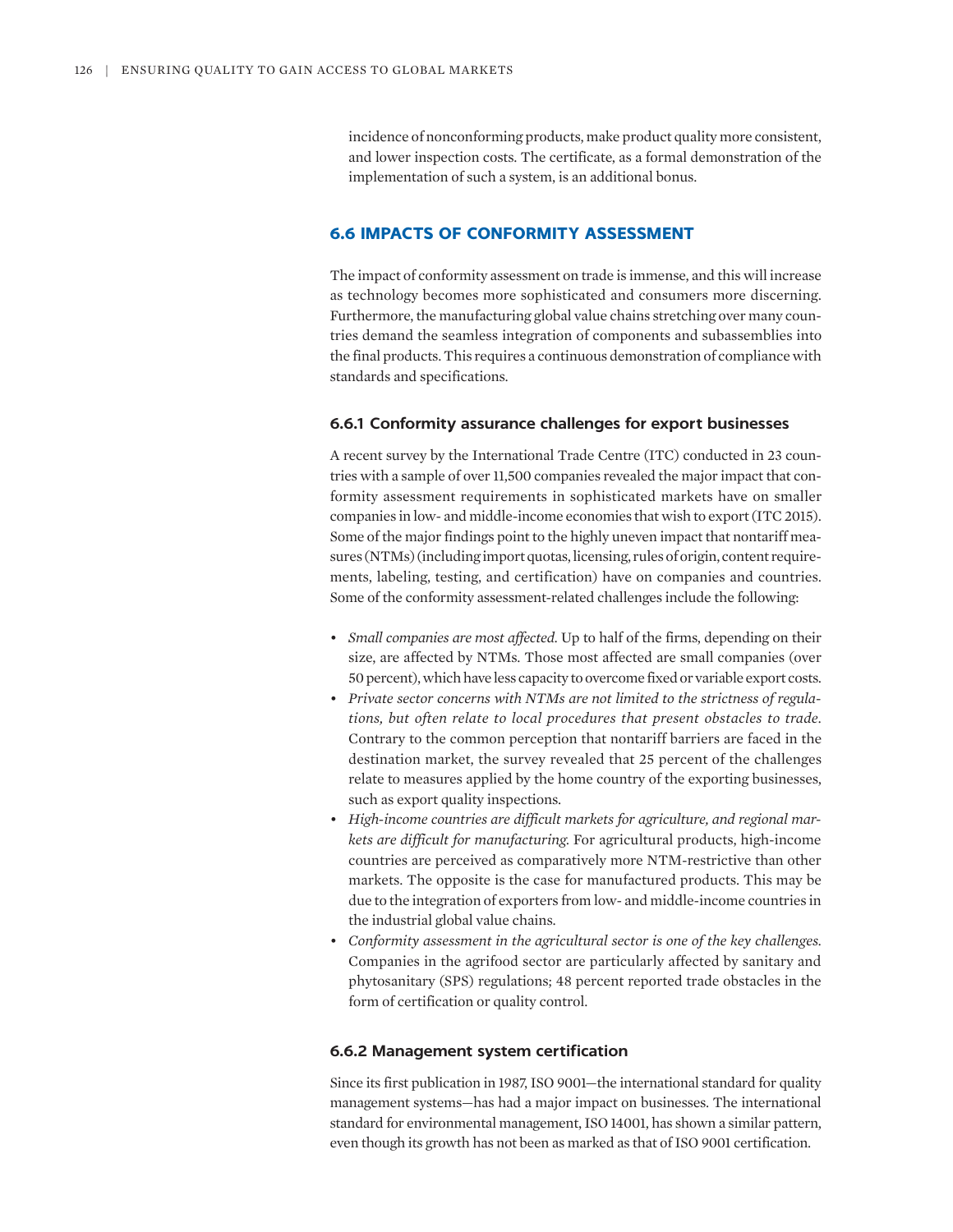#### **FIGURE 6.5**

**ISO 9001 and ISO 14001 certifications, 1993–2015**



*Source:* International Organization for Standardization (ISO) annual surveys [\(https://www.iso.org/the-iso-survey.html](https://www.iso.org/the-iso-survey.html)). *Note:* ISO 9001 = "Quality Management Systems—Requirements"; ISO 14001 = "Environmental Management Systems—Requirements with Guidance for Use."

The growth of ISO 9001 certifications has been monitored by the ISO over the years (figure 6.5). The "dips" in the growth pattern generally coincide with the publication of revised ISO 9001 standards, after which many companies do not update their quality management systems to the new requirements and hence lose their certification or voluntarily relinquish it. An additional reason may also be that ISO 9001 is considered too generic by businesses using management system certification as a qualification criterion for their suppliers, and they are therefore turning to sector-specific management standards containing sector-specific requirements, many of which are private standards marketed aggressively by their certification bodies. The developments regarding the latest revision of ISO 9001, which includes even more stringent risk assessment requirements, will be interesting to watch.

ISO 14001 certification has made steady gains over the past decade (figure 6.5), but its growth is nowhere near that of ISO 9001 before 2010. ISO 14001 has also been revised recently, and whether certification will continue its steady pace with added requirements—such as the increased prominence of environmental management within the organization's strategic planning and the focus on continuous improvement of its environmental performance—will be decided by the markets.

## **6.6.3 Certification to private standards as a differentiator of competitors**

Standards are essential to trade and play a key role in facilitating economic activities between anonymous agents. In reducing uncertainty, standards are instruments to manage risk, to provide credibility, and to build trust. Standards also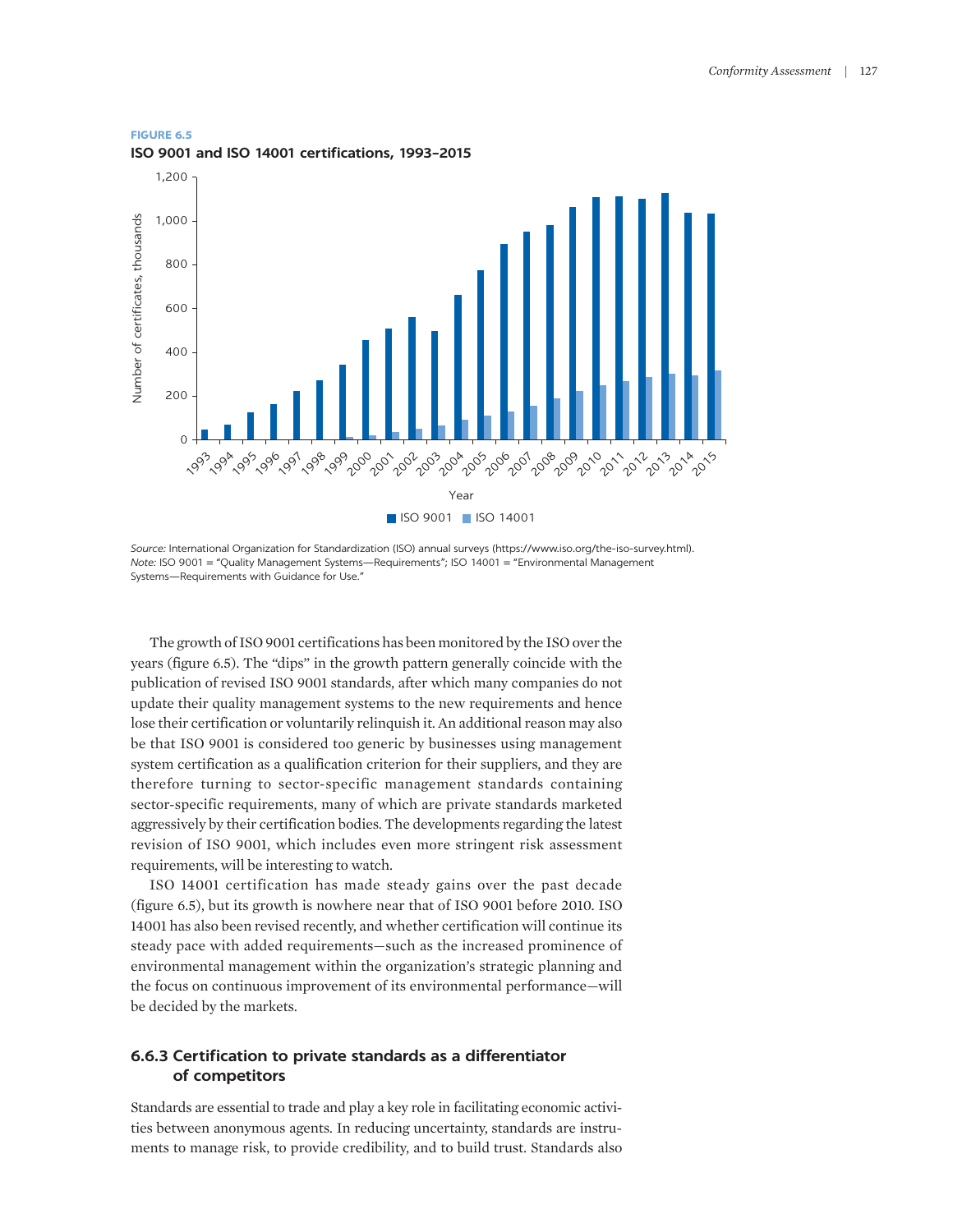make exchanges more efficient by simplifying transactions, guaranteeing a minimum quality, and allowing for a certain level of predictability. But the role of standards in trade has changed to also being an instrument for product differentiation and market segmentation—that is, differentiation between competitors.

The Organisation for Economic Co-operation and Development (OECD) notes that the relations between the public and private sectors in the establishment and development of food quality standards—of the public, consensusdriven types versus the private sector organization-specific types (see module 3: Standards, section 3.3)—are becoming increasingly complex as the numbers of both types of standards proliferate and become generally more stringent and varied in their applications in both national and international food markets (ITC 2011).

According to the GFSI, certification to private standards—mostly on food safety and quality—accounted for about 22 percent of total retail food sales in 2010. Food safety and quality standards are less prevalent in traditional commodities (for example, grains, sugar, coffee, cocoa, and tea), where traceability standards and labeling initiatives play a more important role. In forestry, the certified forest area amounts to 18 percent of total forest covered by a management plan and 9 percent of global forest coverage (ITC 2015).

Particularly in the food sector, firms use private standards to differentiate themselves from competitors, to build brand recognition and consumer loyalty, and to define and occupy market niches. This leads to companies establishing standards beyond public requirements for food safety. Examples of such private schemes include Tesco Nature's Choice, Filière Agriculture Raisonnée by Auchan, or Carrefour's Filière de Qualité. This development has challenging implications for producers and exporters. Many private standards exceed the requirements of public standards, and hence are more difficult to comply with. One result is that private food standards tend to impose the same requirements on suppliers all over the world, where they face very different preconditions in meeting them (ITC 2015).

# **6.7 RECOGNITION CRITERIA AND CHALLENGES, INTERNATIONAL AND LOCAL**

In general, the acceptance of product certification based on national product certification schemes is still limited to the country of residence of the certification body, even though a number of multinational product certification schemes have begun to change this situation. There are also some product certification schemes that have spread across borders within common markets because of the freedom of movement of products. The situation regarding management system certification is more favorable; for example, ISO 9001 and ISO 14001 certificates from accredited certification bodies are more readily accepted in foreign markets. On the other hand, the situation is quite diffuse for products falling within the scope of technical regulations, where requirements include the certification of management systems to support the quality of the products.

#### **6.7.1 Accreditation at home**

In the past, inspection, testing, and certification, especially in the regulatory domain, was the sole purview of government bodies. Their competency may have been contentious, but it was not open for discussion because their authority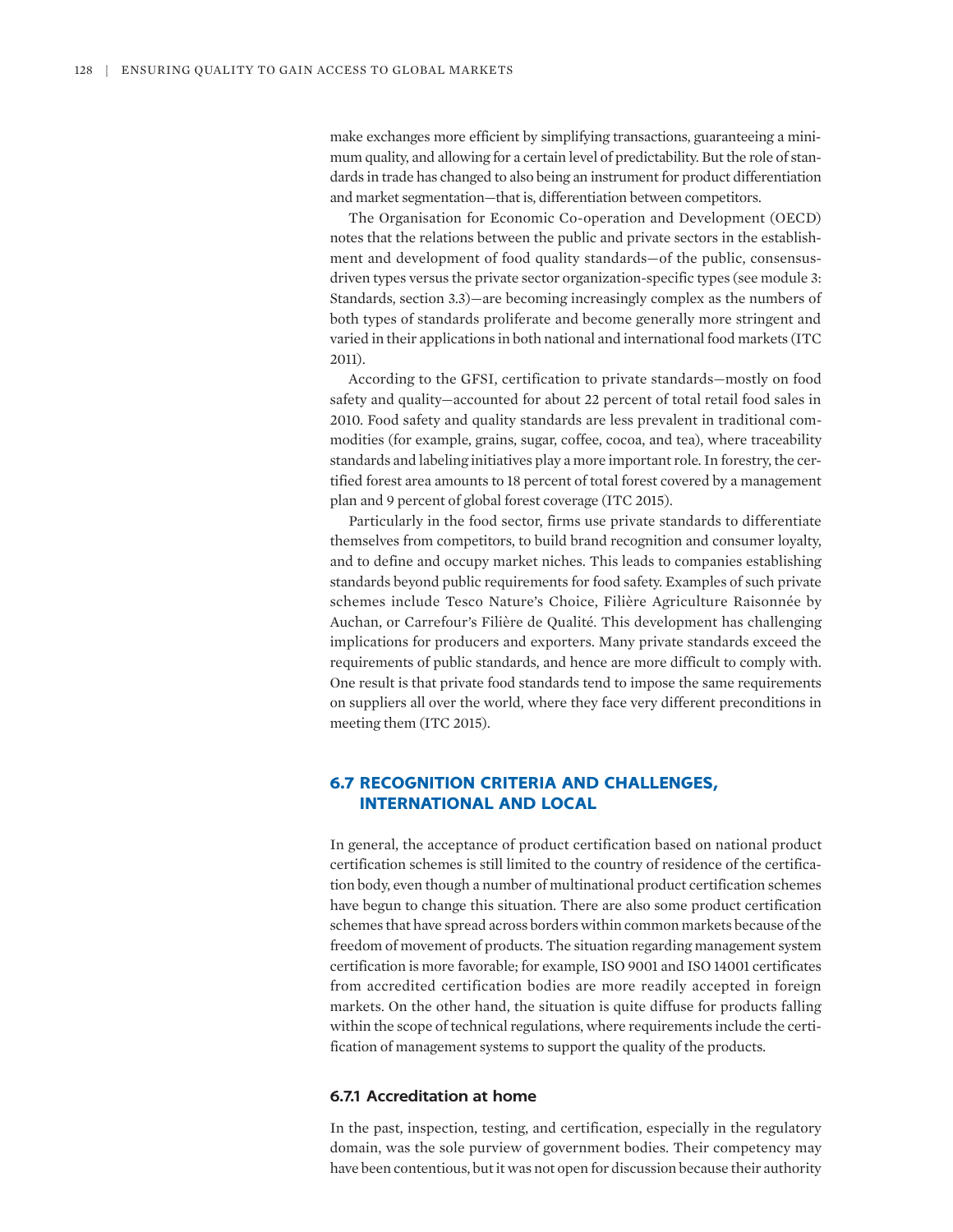was protected by law. This has changed quite dramatically in high-income economies, and these changes are spilling over into low- and middle-income economies as they endeavor to increase their exports to high-income countries. The competency of conformity assessment service providers now has to be demonstrated (such as through accreditation), whether they are public entities or not.

These changes have come about as the state and its organs are extracting themselves from service delivery and are concentrating more on policy and policy implementation. The private sector inevitably has been the "winner" regarding the provision of such conformity assessment services in the regulatory domain. But the private sector conformity assessment bodies must now demonstrate their technical competency, because they do not have the privilege of being considered the ultimate authority by law.

The same tendencies can be observed in the nonregulatory domain, where purchasers of conformity assessment services wish to have assurance that the services for which they contract are indeed technically competent. Hence, in many countries, accreditation has become the common yardstick to determine the technical competency of conformity assessment service providers in both the public and private sectors (as discussed in module 5: Accreditation, section 5.3).

# **6.7.2 Accreditation across borders**

Accreditation bodies have been working hard toward the universal acceptance of inspection and test reports and certification from accredited organizations. This has resulted in networks of mutual recognition overseen by the International Laboratory Accreditation Cooperation (ILAC) and the International Accreditation Forum (IAF). These two organizations have established and managed mutual recognition arrangements among their members, whereby each member, having become a signatory to the multilateral recognition arrangement, undertakes to recognize the inspection and test reports and certificates issued by another party in the system as being equal to the one issued by itself, even in the regulatory domain.

This is generally the case in Europe, Australia, New Zealand, and South Africa. In contrast, in China, India, and the United States, the acceptance of test results and certificates is not yet fully implemented, and designated laboratories and certification bodies are still very much the norm in the regulatory domain. On the other hand, for products outside the regulatory domain, acceptance of test results and certificates from internationally accredited service providers is increasing in most countries (ITC 2015).

In the most widely accepted recognition systems, conformity assessment bodies are accredited to the relevant international standard by the national or regional accreditation body—ISO/IEC 17020 (for inspection bodies), ISO/IEC 17021-1 (for management system certification bodies), ISO/IEC 17025 (for testing laboratories), and ISO/IEC 17065 (for product certification bodies)—as also discussed in module 5: Accreditation, section 5.2, on international standards in accreditation. If the national or regional accreditation body is a signatory to the relevant ILAC or IAF multilateral recognition arrangements, then the output of the accredited conformity assessment service provider stands a good chance of being accepted in other countries.

Private sector certification schemes, on the other hand, frequently operate their own "accreditation" systems for certification bodies, although they are based on the same principles as the international standards listed above.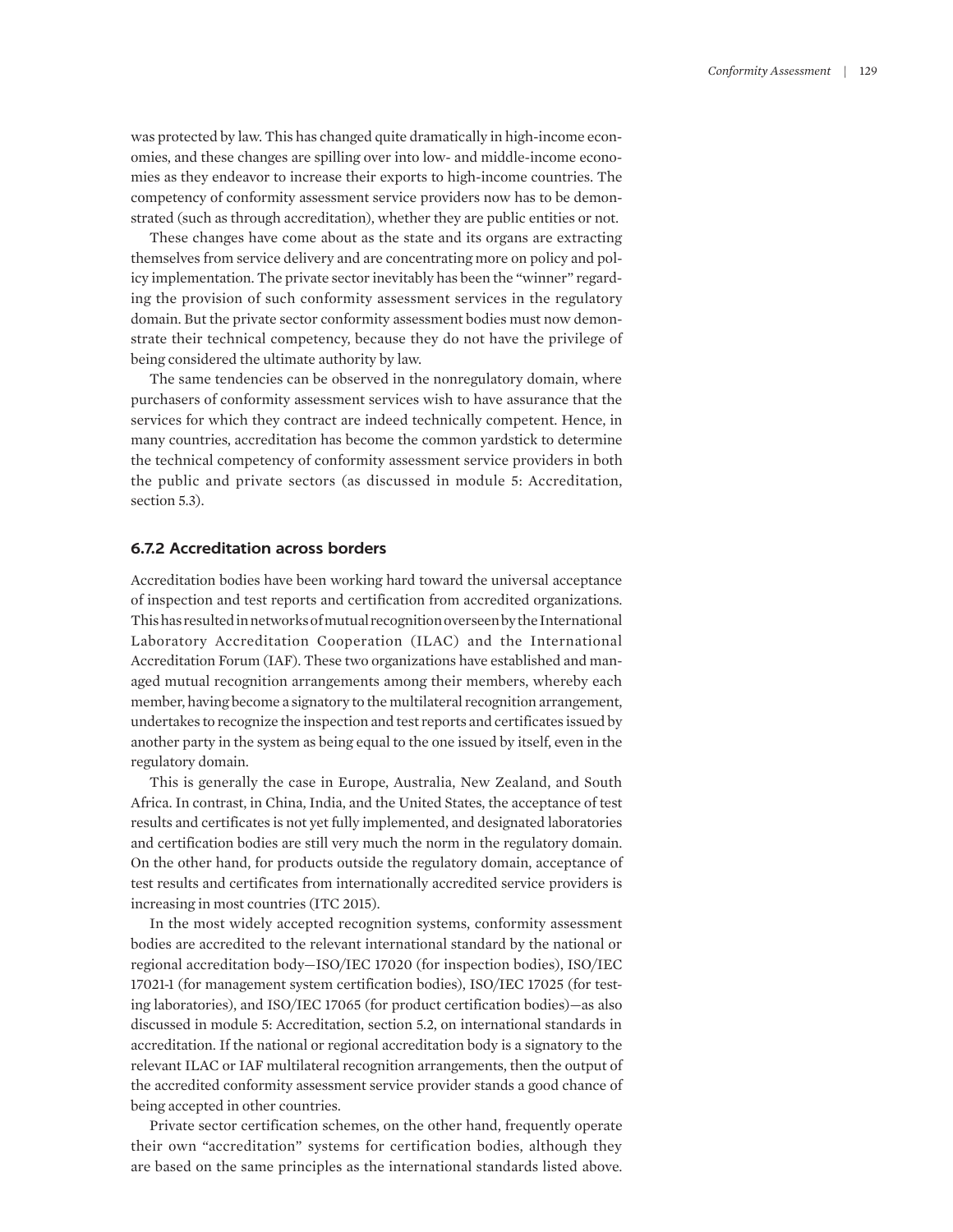These include the SA 8000, IATF 16949, and GLOBAL G.A.P., and BRC certification schemes, for example. For some private sector certification schemes, no certification bodies other than the proprietary certification bodies are entitled to certify companies—for example, Fairtrade, Worldwide Responsible Accredited Production (WRAP), and the Forest Stewardship Council (FSC).

This proliferation of accreditation schemes and mutual recognition arrangements is not likely to end anytime soon because of the immense financial returns that are still considered to be advantageously locked up in the various systems. A truly universal recognition system is therefore unlikely even in the medium to long term.

#### **6.7.3 Mutual recognition agreements**

During negotiations between countries or trading blocs, recognition arrangements or agreements on the mutual acceptance of certification schemes, especially for regulatory purposes, are sometimes signed or ensconced in the regional common market legislative instruments. One such example is the mutual recognition of national product certification marks among the members of the East African Community (EAC). But even so, this recognition is tempered by the required demonstration of competency through accreditation or peer reviews.

Another, more international system is the recognition arrangement referred to as "WP.29"—managed by the United Nations Economic Commission for Europe (UNECE) World Forum for Harmonization of Vehicle Regulations. Contracting parties to its 1958 Agreement subscribe to the reciprocal acceptance of approvals of vehicle systems, parts, and equipment issued by other contracting parties.

#### **6.7.4 Recognition among certification organizations**

It is possible to establish recognition arrangements between certification organizations on a contractual basis but on a higher level than subcontracting. This comes about when a certification body in a high-income country, for example, accepts inspection certificates, test reports, and even product certification from a certification body in another country, even a low- or middle-income country, as adequate evidence of product compliance to issue its own product certification for its domestic market. The basis for such recognition varies, but is always based on the demonstration of competence between the two partners. This could entail accreditation by an accreditation body or mutual reviews by the partners.

The advantage of such recognition arrangements is that the more senior partner in the agreement obtains a "presence" in the junior partner's country without having to establish its own offices. The surveillance on the certified company is then much more effective, and the cost of surveillance activities is lower, also benefiting the supplier. For smaller certification bodies in low- and middleincome countries, this could be a lucrative model financially when recognized by one of the major certification bodies in a high-income country.

## **6.8 PUBLIC VERSUS PRIVATE SECTOR SERVICE PROVIDERS**

During the developmental phases of a national QI, the state largely has to provide for the establishment of conformity assessment service providers.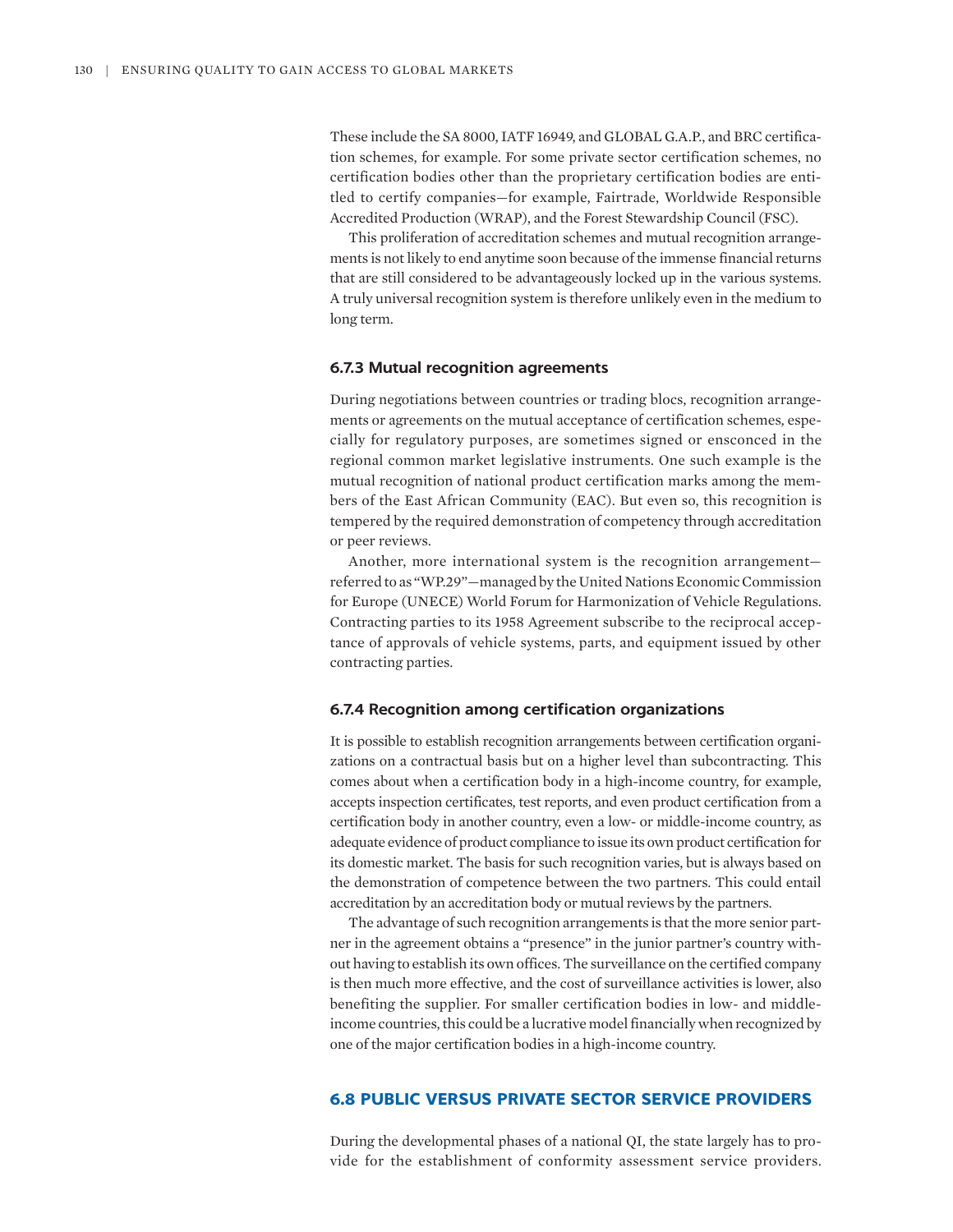The private sector will invest in such services only if a market exists for such services, which is not the case at the beginning. Investments in testing laboratories can run into the millions of dollars before a viable market is established. Once a market has developed, it is quite obvious that the private sector, sensing that there are profits to be made in providing conformity assessment services, would like to establish profitable conformity assessment service providers. This frequently leads to tensions between the public and private sectors.

#### **6.8.1 Public sector service providers**

Public sector service providers have the advantage that they seldom have to repay the investments for their establishment; nor do they have investors who wish to see large profits as a payback for their investment. On the other hand, they are often then required by the state to provide conformity assessment services far below market prices to support the SME sector as a political necessity. This approach puts a strain on their finances and is a negative regarding their future financial sustainability. It also distorts the market and creates barriers for private sector service providers to be established. The SME sector needs support, but demanding below-cost services from the public sector service providers is not an appropriate strategy. Direct financial and technical support for the SMEs, properly structured, is a better approach.

On the other hand, public sector service providers can provide lower-cost services to the SME sector, even if they are just covering costs, because they do not operate with a profit motive. In addition, operating without a profit motive allows public sector operators to provide services to rural or sparsely populated areas with little prejudice. As long as there is no private sector competition, everything works fine. However, once private sector service providers are established, they usually can adapt much more quickly to market realities and changes, and in this way, take market share from the public sector operators.

The real challenge surfaces when conformity assessment services for the regulatory domain are liberalized, and public sector operators lose their legal or perceived monopoly to provide such services. The public service operators are incensed and will fight to the bitter end not to lose this monopoly. The government will have to take a clear and unambiguous stand in this matter; otherwise, the country will be the loser in the end.

As for acceptance in the local marketplace, the public sector operators sometimes have the advantage because they are the "government." This is not a universal truth, and the opposite also happens, especially if service delivery is not good. Where public sector operators have a real challenge is gaining acceptance in foreign markets or for the testing and certifying of products to be exported to lucrative markets such as the EU, the United States, and others. In this case, the dominant market position of the multinational conformity assessment service providers in the foreign markets (such as the various TÜV companies, SGS S.A., Bureau Veritas S.A., and others) is a very hard nut to crack.

This situation is exacerbated by policies such as that in the EU, whereby only conformity assessment service providers resident in Europe are designated as "notified bodies" for the testing and certification of products falling within the scope of technical regulations. These policies exclude public sector conformity assessment bodies from low- and middle-income countries and raise the cost of compliance for exporters in such countries, unless the country reach a mutual recognition agreement with the EU. There are few of those, however.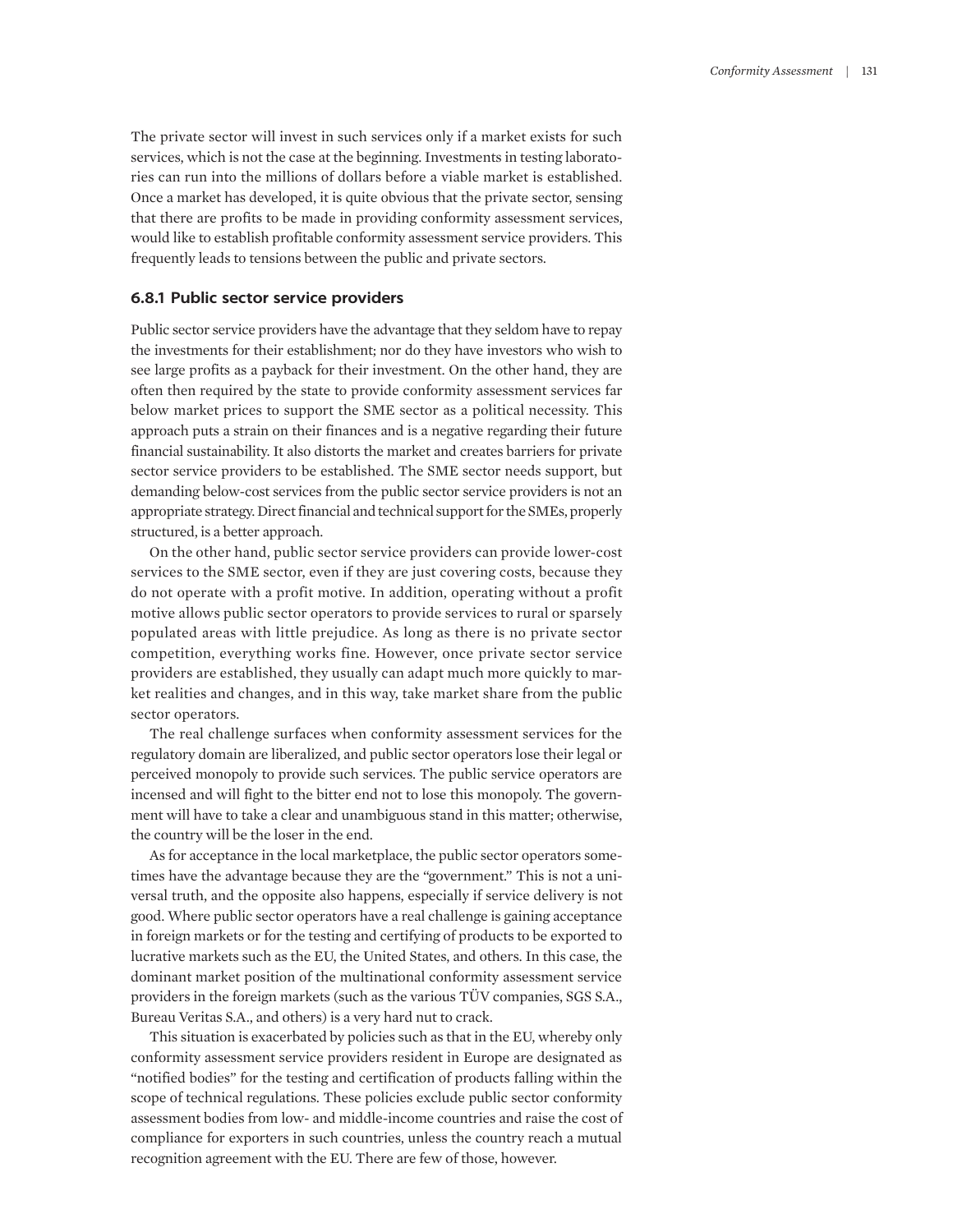#### **6.8.2 Private sector service providers**

Private sector conformity assessment service providers start to be established once a viable market for their services has developed. The policy of the government also has to favor the establishment of private sector operators by liberalizing the conformity assessment service regimes for the implementation of technical regulations rather than limiting such services to a public sector entity. In high-income economies and increasingly also in many low- and middle-income economies, this is the case; the state and its agencies are slowly disengaging from service delivery, concentrating on policy and the implementation of the law.

Generally speaking, private sector operators are also more flexible in adapting to changing market situations, and market forces to some extent ensure that service quality remains high. If the laboratory or certification body does not provide good service, and if there is a choice, customers will go elsewhere. The difficulty in smaller economies is that there is usually not a great choice because of the high levels of investment required to establish speciality laboratories. The technical competency of private sector service providers, just like public sector service providers, should be demonstrated through accreditation.

A significant challenge regarding certification schemes based on private standards is that they frequently operate as a closed shop with respect to certification bodies—that is, only certification bodies that are part of the organization publishing the standard are mandated to provide certification services. In low- and middle-income countries, this may mean that a certification body from abroad must be used, with the much higher costs that this entails. In some cases, it may be possible to establish a certification body at the national level for private standard certification schemes, or a national certification body may be contracted to conduct the audits with the parent body still issuing the certificate, but this would depend on their business model. In all of these cases, the parent body usually conducts a form of accreditation.

A related challenge for low- and middle-income countries regarding service delivery by private sector operators is that the SME sector is often neglected. SMEs frequently do not have the finances to pay for private sector conformity assessment services, and they are often based in rural or sparsely populated areas. Both factors militate against the provision of services that are based on a profit motive. In such cases, the government and its agencies may have to continue to provide conformity assessment services at affordable prices for the SME sector. Such a division of labor can work, but there needs to be a good understanding between the government, its agencies, and the private sector for it to be successful.

## **6.9 INTERNATIONAL CERTIFICATION SCHEMES**

Over the years, several large conformity assessment bodies have established themselves by providing inspection, testing, and certification services in many countries. They are the *multinational* organizations in the conformity assessment service domain, even though they are sometimes touted as *international* organizations, which they are not. There are, however, a few international organizations that manage international conformity assessment schemes. Three of them are discussed below.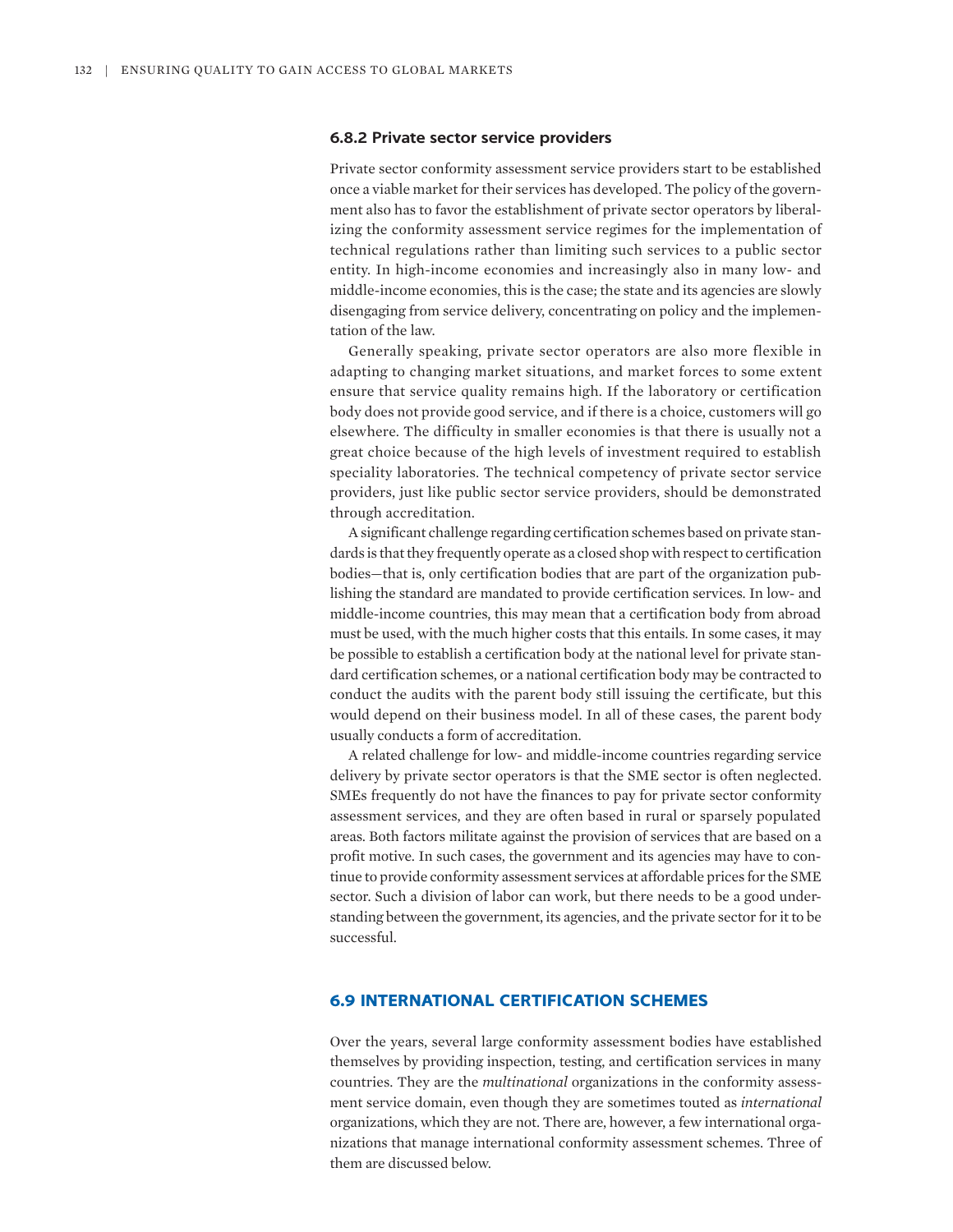#### **6.9.1 International Electrotechnical Commission (IEC)**

The IEC, unlike its counterparts the ISO and the International Telecommunication Union (ITU), operates international certification schemes for four various types of electrical and electronic products:

- *IEC System of Conformity Assessment Schemes for Electrotechnical Equipment and Components (IECEE):* The IECEE schemes address the safety, quality, efficiency, and overall performance of components, devices, and equipment for homes, offices, workshops, and health facilities, among others. In all, the IECEE covers 23 categories of electrical and electronic equipment and testing services.
- *IEC System for Certification to Standards Relating to Equipment for Use in Explosive Atmospheres (IECEx):* The IECEx schemes address the safety and performance of equipment destined for use in hazardous locations or explosive atmospheres—that is, areas where flammable liquids, vapors, gases, or combustible dusts are likely to occur in quantities sufficient to cause a fire or explosion.
- *IEC Quality Assessment System for Electronic Components (IECQ):* The IECQ scheme is an approval and certification system covering the supply of electronic components and associated materials and assemblies (including modules) and processes. It includes both a product and a facility certification scheme.
- *IEC System for Certification to Standards Relating to Equipment for Use in Renewable Energy Applications (IECRE):* The IECRE scheme is an approval and certification scheme relating to equipment for use in renewable energy applications, including the safety thereof.

The schemes are based on the principle of mutual recognition (reciprocal acceptance) by scheme members of test results and factory audits carried out for the purpose of obtaining certification or approval at the national level. Products or factories are inspected, tested, and audited as relevant against IEC standards and under the auspices of a member of the relevant IEC scheme, referred to as a national certification body (NCB). The NCB designates the laboratory to be used. The list of recognized NCBs is posted on the relevant scheme's website.

A manufacturer is then entitled to take the test and audit results to an NCB in another country, and the NCB in that country will issue the certification in that country as required by the marketplace or the regulatory authorities. In the case of the IECEx scheme, the manufacturer is licensed to affix the IECEx conformity mark on the product, which is recognized by the other member countries of the scheme as evidence that the product complies with the relevant IEC standard. Equipment used in explosive atmospheres is subject to technical regulations in most countries, and these regulations are often based on IEC standards.

#### **6.9.2 International Organization for Legal Metrology (OIML)**

The International Organization for Legal Metrology (OIML) operates two international conformity assessment schemes: the OIML Basic Certificate System and the OIML Mutual Acceptance Arrangement (MAA). The aims of the OIML conformity assessment schemes are to

• Foster mutual confidence among participating OIML member states and corresponding members in the results of type evaluations that indicate conformity of measuring instruments;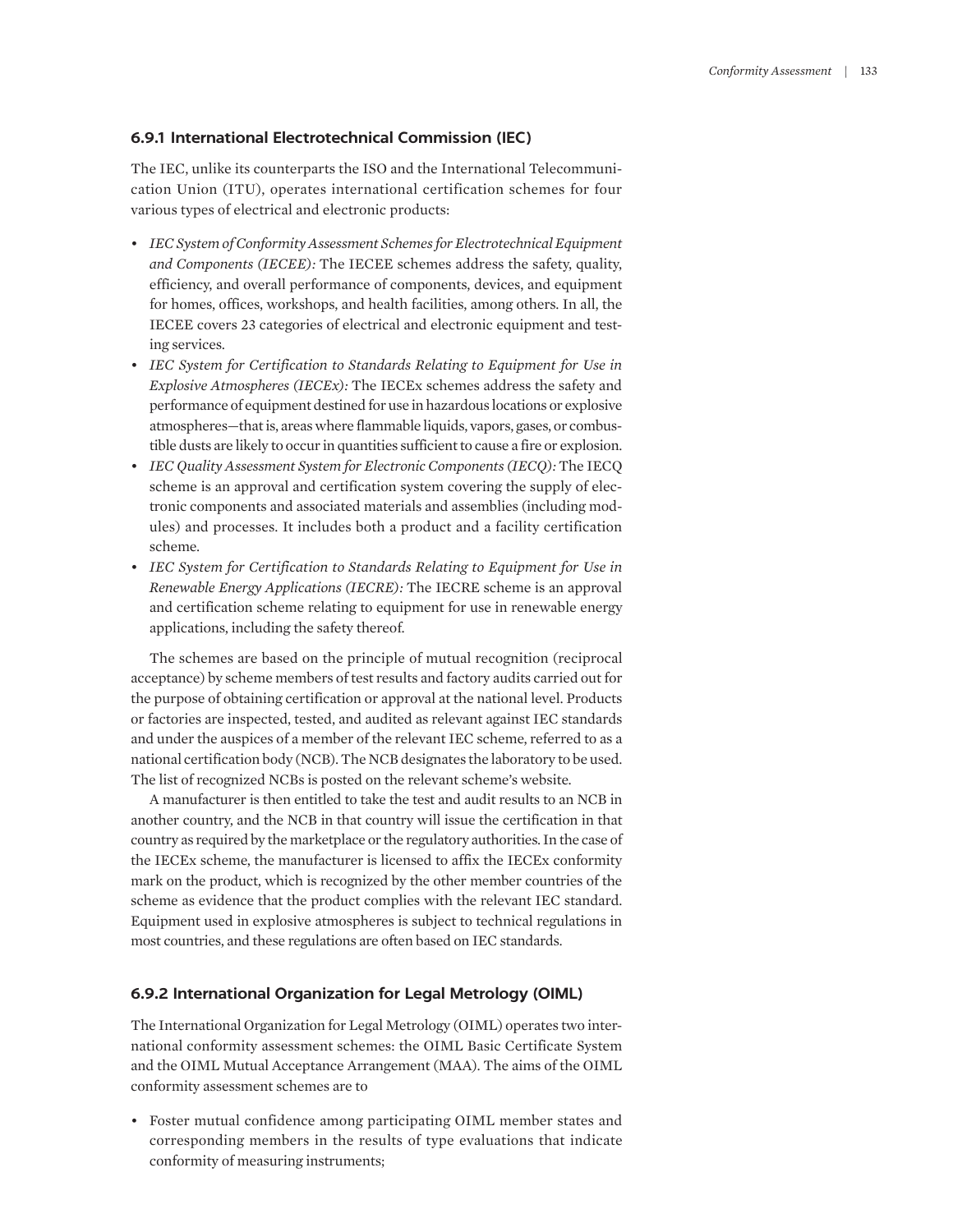- Promote the global harmonization, uniform interpretation, and implementation of legal metrological requirements for measuring instruments; and
- Promote efficiency in time and cost of national type evaluations and approvals, or recognition of measuring instruments under legal metrology control in support of facilitating global trade of individual instruments.

The OIML Basic Certificate System for measuring instruments enables manufacturers to obtain an OIML Basic Certificate and an OIML Basic Evaluation Report indicating that a given measuring instrument type complies with the requirements of the relevant OIML international recommendation. Certificates are issued by OIML member states that have established one or several Issuing Authorities responsible for processing applications from manufacturers wishing to have their measuring instrument types certified. The OIML Issuing Authorities must demonstrate compliance with ISO/IEC 17065 ("Conformity Assessment— Requirements for Bodies Certifying Products, Processes and Services") using the results of testing laboratories that comply with ISO/IEC 17025 ("General Requirements for the Competence of Testing and Calibration Laboratories").

These certificates may be accepted by national legal metrology authorities on a voluntary basis, thereby simplifying the type approval process for manufacturers and legal metrology authorities by eliminating expensive duplication of test procedures. The Basic Certificate System offers a viable and trustworthy alternative to countries where relevant test facilities are not available.

In addition to the Basic Certificate System, OIML has also developed a Mutual Acceptance Arrangement (MAA). Within the OIML MAA, confidence in test and examination results is reinforced by a formal and mandatory peer evaluation process. This process verifies the compliance of the OIML Issuing Authorities and the testing laboratories with the respective standards and also the capability of the testing laboratories to perform the tests. To prove this compliance, the Issuing Authorities and the testing laboratories must be accredited for the field covered by the respective OIML Recommendations or undergo peer assessment.

# **6.9.3 UNECE World Forum for Harmonization of Vehicle Regulations**

The UNECE World Forum for Harmonization of Vehicle Regulations—commonly referred to as Working Party 29 (WP.29)—currently has the leading role in the global harmonization of automotive safety regulations. It is responsible for the implementation of two major agreements reached by the participating countries, known for short as the 1958 Agreement and the 1998 Global Agreement.

The UNECE 1958 Agreement provides for the mutual recognition of governmental certifications based on the Economic Commission for Europe (ECE) Regulations (approximately 135 at the time of this writing), while the purpose of the 1998 Global Agreement is to harmonize automotive transportation-related regulations globally. Mutual recognition is not part of the 1998 Global Agreement; its focus is limited to the adoption of agreed-on Global Technical Regulations for vehicles by contracting parties. The ECE Regulations—now called UN Regulations under the 1958 Agreement and the UN Global Technical Regulations under the 1998 Global Agreement—are both developed and discussed within UNECE WP.29.

The mutual recognition of approvals provided under the 1958 Agreement aims to facilitate the international trade in vehicles and their components. If a component type is approved according to a UNECE Regulation by any of the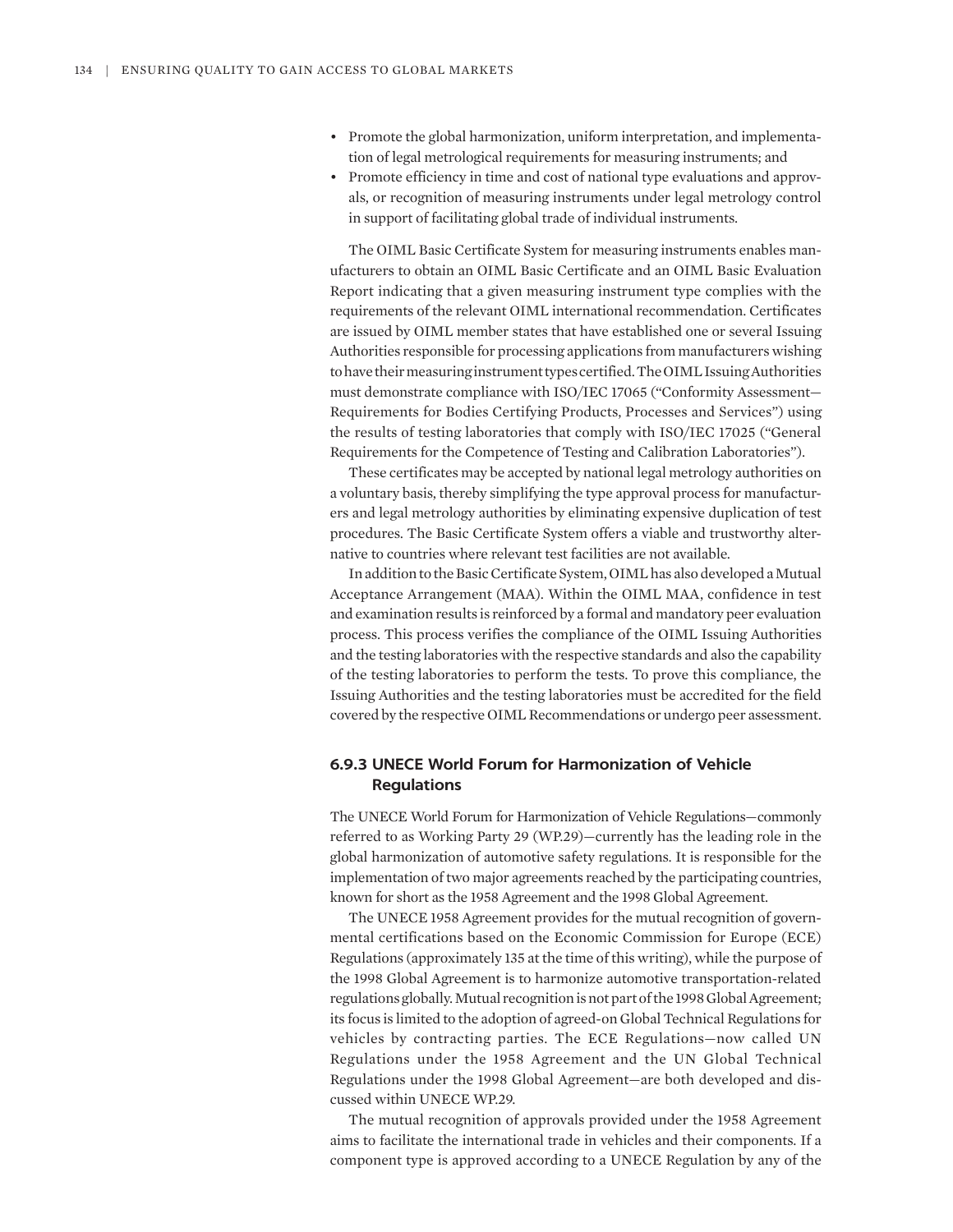contracting parties to the 1958 Agreement, all other contracting parties that have signed the Regulation will recognize this approval. This avoids repetitive testing and approval of components in the various countries to which the components are exported. It also helps to reduce the time and resources devoted to design, manufacturing, and approval as well as the entering into service of vehicles and their components.

Around 50 countries are contracting parties to the 1958 Agreement, the most notable exceptions being Canada and the United States, which have a different approach to vehicle component certification than countries operating a formal approval thereof by regulatory authorities. Approved components are typically marked with a capital "E" within a circle also containing the number assigned under the 1958 Agreement to the approving country. Roughly the same number of countries are contracting parties to the 1998 Global Agreement, but the number of UN Global Technical Regulations is still much lower than the UN Regulations under the 1958 Agreement, about 15 at the time of this writing.

# **6.10 CONFORMITY ASSESSMENT SERVICES AND THE SME SECTOR**

One of the major challenges for SMEs seeking to enter the more sophisticated markets and integrate into global value chains is obtaining the relevant inspection and test reports and certification that demonstrate product or component compliance with stated requirements. This is important in the low- and middleincome country context because SMEs often make up the bulk of those countries' industrial base. It is, however, easier said than done. SMEs—over and above all the other challenges, such as financing, management capacity, and product or service design—find it difficult to implement the appropriate manufacturing controls, never mind the more sophisticated quality assurance systems required for ISO 9001 certification, for example. The same applies to obtaining appropriate positive test reports from accredited testing laboratories.

Many governments of low- and middle-income economies, in implementing industrialization or export policies, will try to support the SME sector in this regard. A number of strategies are available:

- a. *Providing training and consultancy services* to SMEs in specific sectors that are important to the economy. Such schemes are frequently supported by the donor community in technical development projects.
- b. *Forcing public sector conformity assessment bodies to provide inspection, testing, and certification services* for the SME sector at below-market related prices, sometimes even below cost.
- c. *Providing financial support to SMEs* to gain the relevant management system or product certification.
- d. *Affording preferential treatment* to SMEs in state purchases if they are certified.

Of the three possibilities, (b) is the most inappropriate strategy to follow. In this case, the public sector conformity assessment body will have to be subsidized by somebody, usually the government or sometimes the development partners in an indirect way. This approach compromises the financial sustainability of the conformity assessment body, distorts the market, and acts as a barrier for private sector conformity assessment bodies to be established.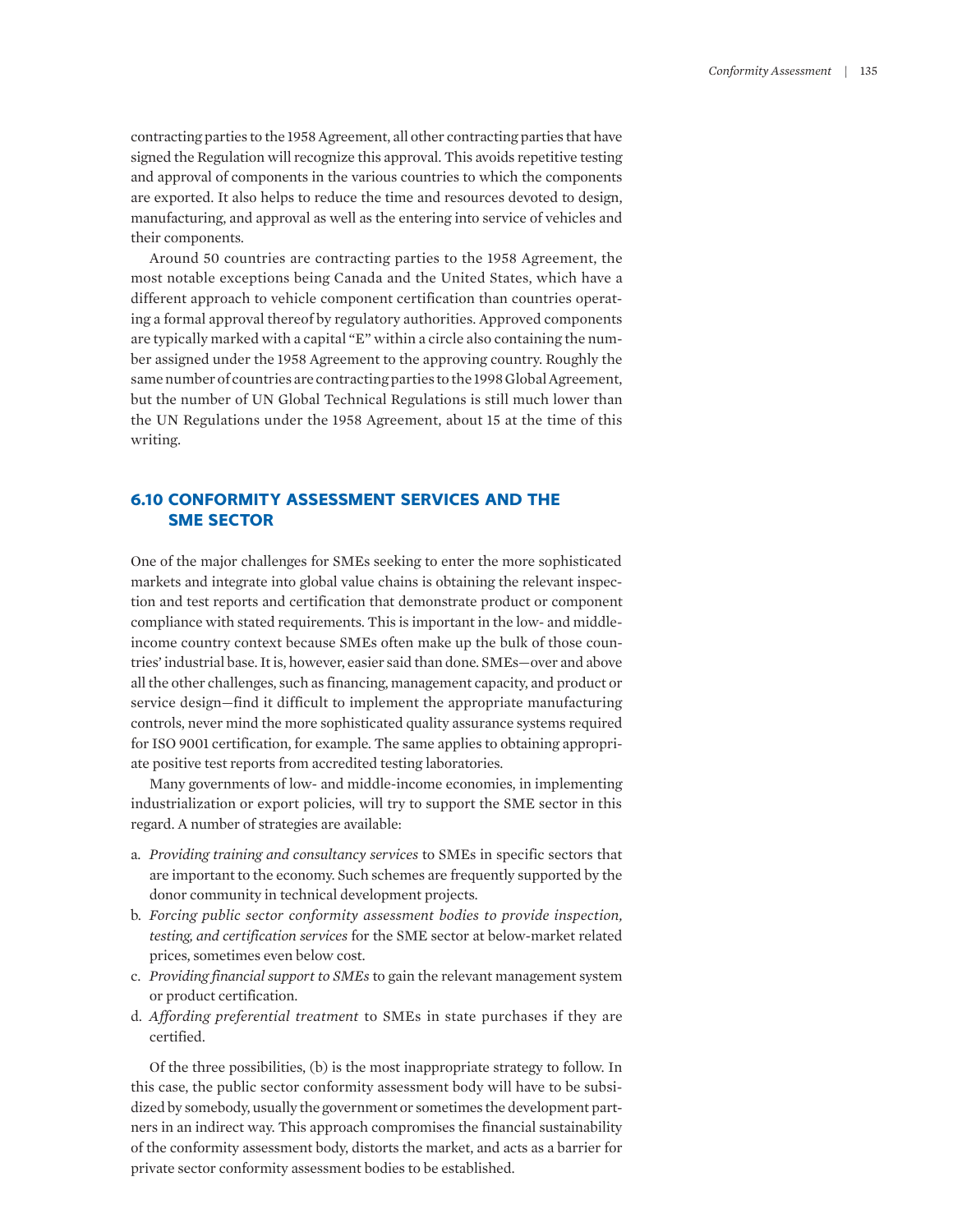Strategy (c) has a good chance of having a lasting impact if it is designed in an appropriate way. Countries that have achieved notable success in this regard would refund part of the testing or certification fees (usually around 50 percent) after the SME has obtained certification, and then would refund a further percentage (usually around 25 percent) after three years if the SME has successfully maintained its certification. Schemes that refund 100 percent or close to it after successful certification seldom make a lasting impact because the SMEs frequently drop the certification once they have been refunded.

Among the support systems under strategy (a) that have had a fair amount of success are systems whereby SMEs are given a small percentage of government or large company contracts to supply mundane products or consumables, such as toilet paper, school furniture, grass cutting machetes, and so on. The government or large company will at the same time contract the NSB, insofar as it has the capacity to do so, to help the SMEs set up appropriate manufacturing controls and to conduct the final inspection on a batch-by-batch basis for the products in question. After a while, the SME will have developed to the point where such support is no longer necessary.

# **6.11 THE CERTIFICATION CHOICE FROM THE SUPPLIER'S PERSPECTIVE**

With the tremendous number of product and system certifications on offer, an economic operator has a difficult choice. All of these schemes have a cost, hence the choice needs to make good business sense. In general, the choice of a certification scheme will depend on the answers to the following questions (ITC 2011):

- Is a product certification scheme relevant, or should it be a management system certification scheme?
- If the choice is a product certification scheme, is one offered by a multinational certification body the right choice, or would a national one be more appropriate and sufficient to serve the purpose in the short and long terms?
- Is a more general management system certification required, or would a sector-specific scheme be more appropriate?
- If a general management system certification scheme is chosen, would it be focusing on quality, the environment, information security, or a combination of these?
- If a sector-specific certification scheme is necessary, in which sector should it be; for example, automotive parts, medical devices, software development, and so on?
- Is the cost of implementing the necessary controls and systems, plus initiating and maintaining the certification, worthwhile relative to the advantage gained in the marketplace?

Selecting the most appropriate certification scheme and certification body should ensure a valuable long-term partnership. A structured approach to the selection process is therefore essential. Some of the key issues that may help the selection process are described below.

## **6.11.1 Product certification scheme selection**

Some product certification marks have gained a predominant position in the marketplace, and products carrying these marks are recognized as good value for money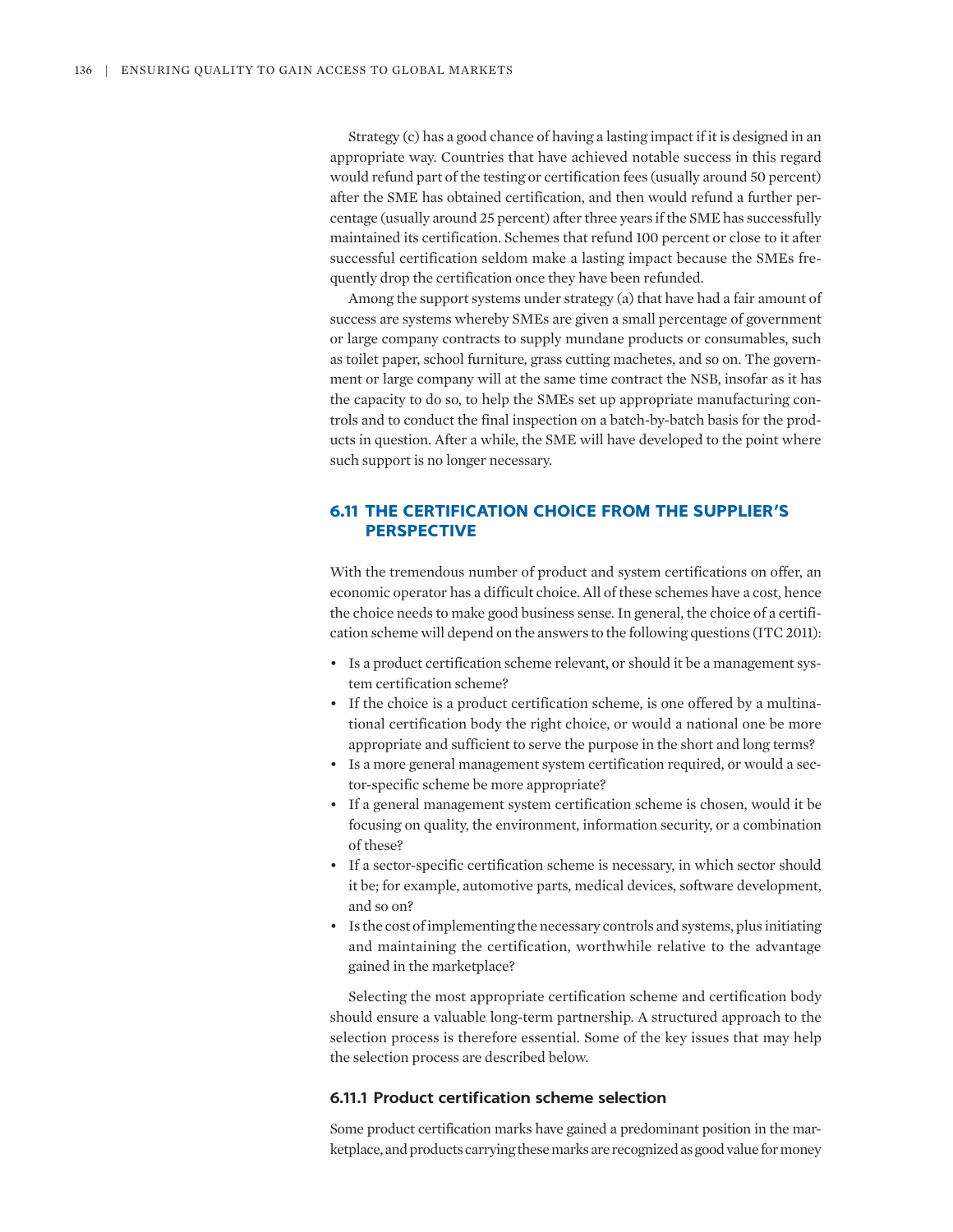or as high-quality products by purchasers. This is especially true in the home markets of major product certification bodies in both high-income and low- and middle-income countries, and less so in their markets abroad. It is therefore important to obtain relevant information in this regard, because the appropriate product certification marks can be invaluable in gaining market share where the market does not yet recognize the brand names of the products. This holds true for both local and imported products and is relevant in the case of government purchases where a product certification mark could be an advantage in the tender process.

If the product to be marketed falls within the scope of a technical regulation, it is useful to determine whether product certification would be considered a demonstration of compliance acceptable to the regulatory authorities. This acceptability could depend on accreditation of the product certification body, on its designation by the regulatory authority, on a unilateral recognition as "deemed to satisfy" evidence, and other considerations. The international schemes offered by the IEC and OIML, for example, may be interesting in this respect as well (see section 6.9 on international certification schemes). As is the case for market acceptance, obtaining reliable information in this respect could be invaluable in lowering the overall cost of compliance with the relevant technical regulation.

Product certification schemes vary tremendously in how they are financed. In some cases, there is an annual fee based on actual production that will carry the product certification mark; this fee covers all surveillance audits and postaward testing activities. In other schemes, these are paid for separately. Some have a base charge independent of production combined with an additional fee based on the production figures. Others include costs for each surveillance audit, interim testing of mark-bearing products, recertification fees, and so on. These costs have to be determined and factored into the production costs to decide whether it makes good business sense to obtain the relevant product certification; that is, whether the potential growth in sales warrant the product certification costs.

#### **6.11.2 Management system certification scheme selection**

General management system certification schemes as well as sector-specific schemes abound. The choices are immense. The most pertinent question that should be asked relates to the purpose of the management system scheme envisaged. Table 6.4 provides guidance on some of the better-known schemes, even though it is nowhere near comprehensive. Specific situations may require totally different schemes, especially when considering sector-specific schemes (of which there are far too many to list here).

As is the case for product certification, the costs of management system certification can vary quite a bit, depending on the business model of the certification body. Annual certification fees, audit fees, auditor costs, and recertification fees need to be factored into the decision making, and the most cost-effective and beneficial ones for the company to be certified should be selected.

#### **6.11.3 Certification body competency and focus**

It is important to select not only the appropriate certification scheme, but also the most relevant certification body. Questions that need to be asked and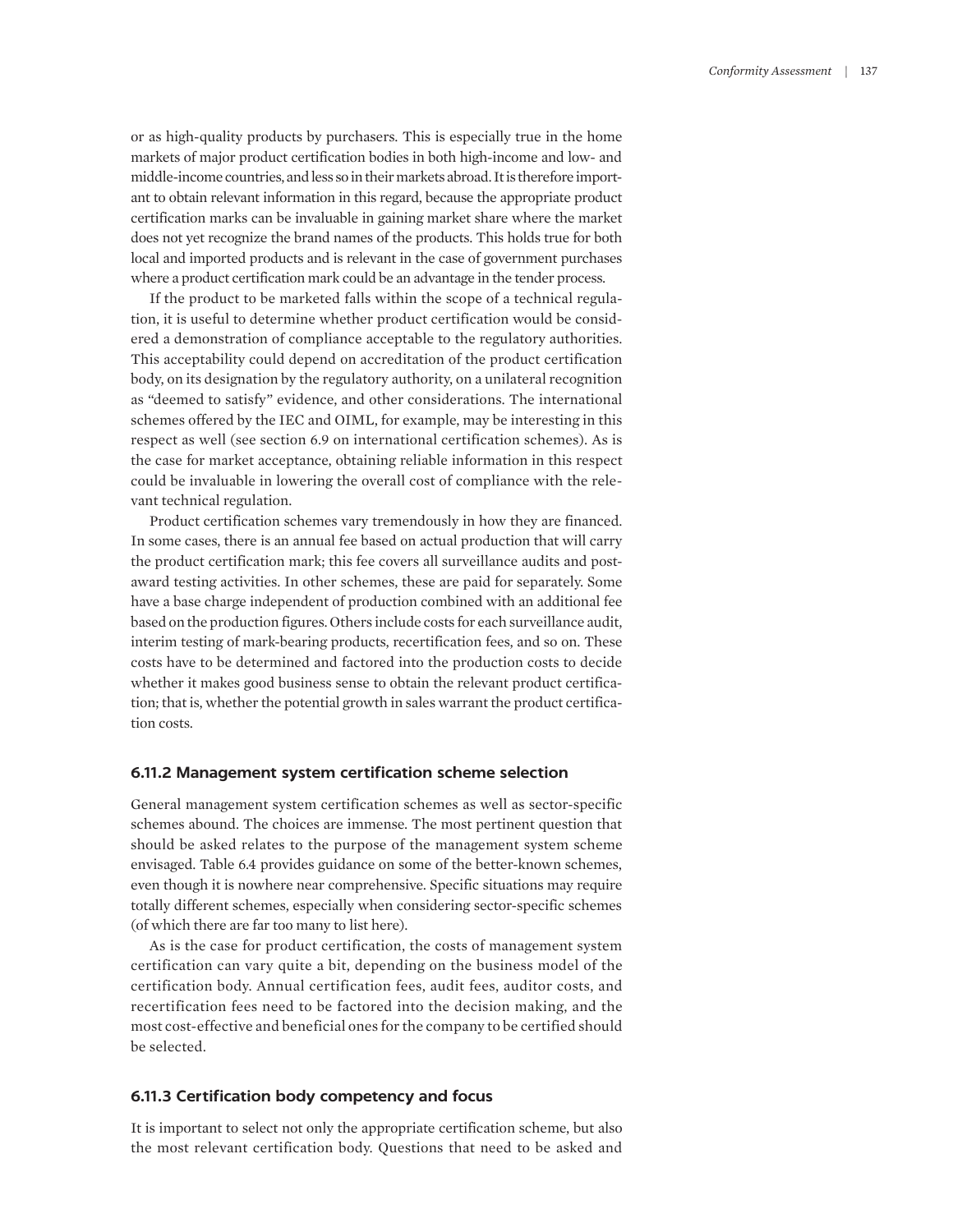#### **TABLE 6.4 Selection criteria for management system certification schemes**

| <b>PURPOSE OF IMPLEMENTATION</b>                                                                                                                | <b>RELEVANT STANDARD</b> |
|-------------------------------------------------------------------------------------------------------------------------------------------------|--------------------------|
| Generic management system certification                                                                                                         |                          |
| To obtain customer satisfaction by consistently providing conforming products or services                                                       | ISO 9001                 |
| To ensure the security of the company's valued information and create confidence among customers in<br>the security of information they provide | <b>ISO/IEC 27001</b>     |
| To demonstrate to stakeholders that the company is environmentally responsible                                                                  | ISO 14001                |
| To provide a safe workplace for employees by managing occupational health and safety risks<br>in the workplace                                  | <b>OHSAS 8000</b>        |
| To ensure employees' welfare and demonstrate compliance with social accountability policies, procedures,<br>and practices to interested parties | SA 8000                  |
| To improve energy performance, including energy efficiency, energy use, and consumption                                                         | <b>ISO 50001</b>         |
| Sector-specific management system certification (see also table 6.3)                                                                            |                          |
| To become a reliable supplier of automobile production materials, parts, and services meeting<br>OEM requirements                               | <b>IATF 16949</b>        |
| To become a reliable supplier of equipment and materials needed by the petrochemical, oil,<br>and gas industry supply chain                     | ISO/TS 29001             |
| To become a reliable supplier to companies involved in the design, production, installation, and servicing<br>of medical devices                | ISO 13485                |
| To become a reliable supplier in the aviation, space, and defense industry supply chain                                                         | AS 9100                  |
| To demonstrate the ability to supply products or services to telecommunication service providers and<br>their suppliers                         | <b>TL 9000</b>           |
| To become a reliable provider of IT services, either within the organization or to external organizations<br>obtaining outsourced services      | <b>ISO/IEC 20000</b>     |
| To reduce risks to people and cargo within the supply chain                                                                                     | ISO 28001                |
| To become a reliable supplier of food safe for human consumption, whether of animal or vegetable origin;                                        | <b>HACCP</b>             |
| fresh or processed; perishable or with long shelf life; or with or without additives, vitamins, and<br>biocultures                              | <b>ISO 22000</b>         |
|                                                                                                                                                 | <b>FSSC 22000</b>        |
|                                                                                                                                                 | <b>BRC</b>               |
|                                                                                                                                                 | <b>GLOBAL G.A.P.</b>     |
| To ensure the safe packaging, storage, and distribution of safe food and consumer products                                                      | <b>BRC</b>               |
|                                                                                                                                                 | GLOBAL G.A.P.            |

*Source:* ITC 2011.

*Note:* BRC = British Retail Council; GLOBAL G.A.P. = Global Good Agricultural Practice; HACCP = hazard analysis and critical control points; IT = information technology; OEM = original equipment manufacturer. For full information about each of the listed standards, see the references at the end of the module.

> answered in the affirmative regarding the competency of the certification body include the following:

- Is the certification body accredited for the public or private standard to which certification is required?
- Is the accreditation body by which the certification body is accredited a signatory to a multilateral recognition arrangement covering the scope you are interested in, such as those operated by the IAF for public standards, or in the case of private standards, the relevant multinational one?
- Does the accreditation of the certification body cover the scope of the scheme the organization wishes to be certified against, both locally or abroad, as relevant?

Another important selection parameter is whether the certification body is recognized in the marketplace. If the certification body includes well-known names in its list of certified companies, that could be a useful indicator. A certification body that has confidence in its operations will not object to putting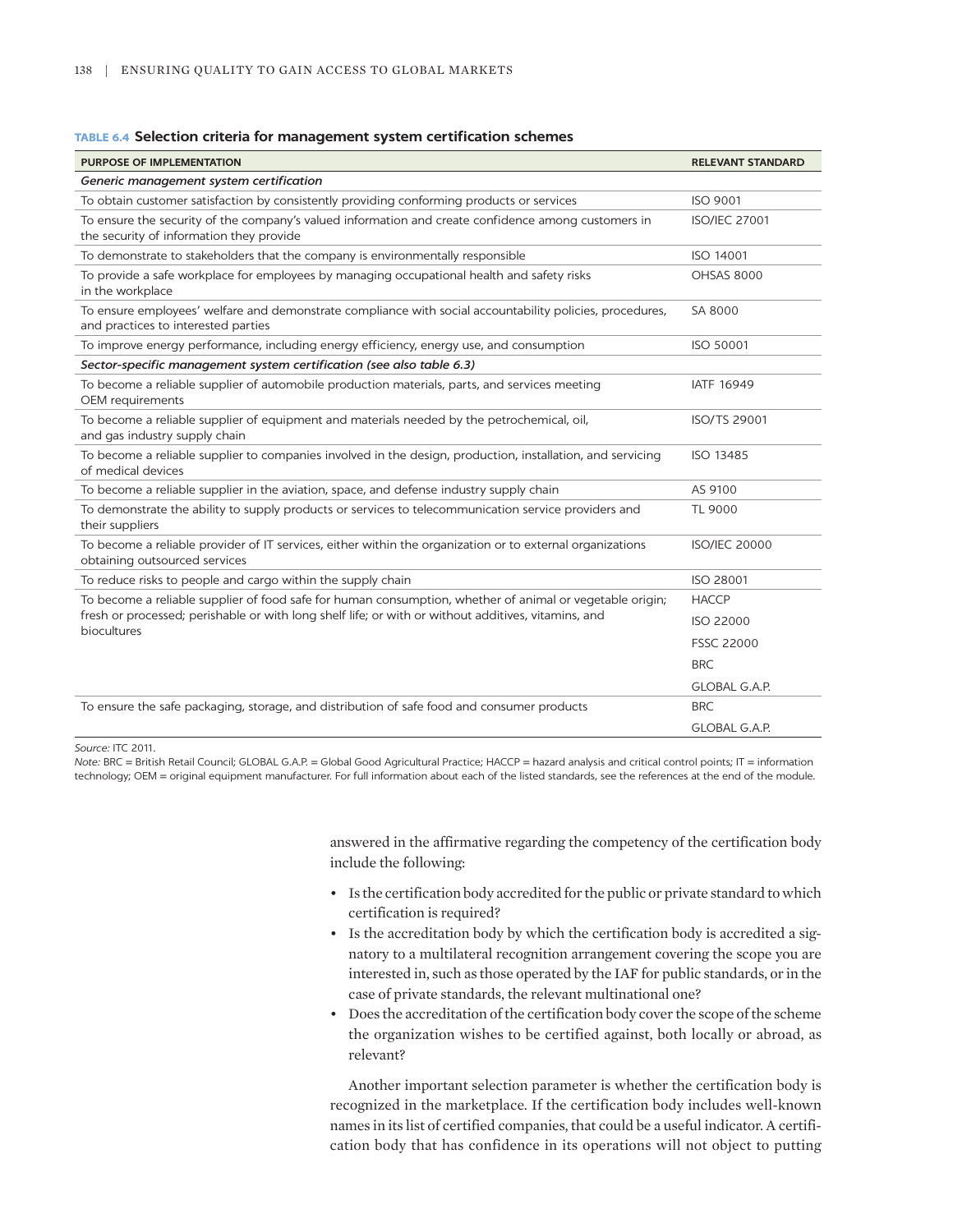potential clients in touch with certified companies for feedback on its performance. If the certification body is operating in a number of countries, that may also be of interest to potential exporters.

The certification needs of a company may be manifold, either now or in the future. Some certification bodies can provide an integrated service—that is, a system that integrates quality management certification with certification relating to environmental management, and/or health and safety, and/or risk management, and/or even product certification. If this is a desirable feature for the company, such an integrated certification service may be more cost-beneficial than obtaining stand-alone certification for each area. SMEs may find it difficult to obtain and maintain certification. Some certification bodies provide specialized schemes for the SME market, and these may be the obvious choice for SMEs.

# **NOTES**

- <span id="page-30-0"></span>[1.](#page-9-0) [The CE marking \(a "CE mark" does not exist\) is placed on the product and/or packaging by](#page-9-0)  [the](#page-9-0) [manufacturer or supplier once all the requirements of the](#page-9-0) [relevant new directive](#page-9-0) [of the](#page-9-0) [EU](#page-9-0) [have](#page-9-0) [been fulfilled,](#page-9-0) [thereby denoting](#page-9-0) [that](#page-9-0) [the manufacturer or supplier takes full](#page-9-0)  [responsibility for the compliance of](#page-9-0) [the product with specified](#page-9-0) [requirements. These may](#page-9-0) [involve third-party conformity](#page-9-0) [assessment service](#page-9-0) [providers](#page-9-0) [\(that](#page-9-0) [is,](#page-9-0) [notified bodies\)](#page-9-0) [depending](#page-9-0) [on](#page-9-0) [the new directive, but the manufacturer](#page-9-0) [or supplier is not licensed by a prod](#page-9-0)[uct certification body or anybody](#page-9-0) [else to affix](#page-9-0) [the CE](#page-9-0) [marking](#page-9-0) [on](#page-9-0) [the product; it is done](#page-9-0)  [totally on](#page-9-0) [that manufacturer's or supplier's own](#page-9-0) [responsibility.](#page-9-0)
- <span id="page-30-1"></span>[2.](#page-9-1) [HACCP is a systematic preventive approach to food](#page-9-1) [safety](#page-9-1) [from biological, chemical, and](#page-9-1) [physical](#page-9-1) [hazards in](#page-9-1) [production processes that can cause](#page-9-1) [the finished](#page-9-1) [product to be unsafe.](#page-9-1) [An](#page-9-1) [international guideline](#page-9-1) [is](#page-9-1) [published by](#page-9-1) [the Codex Alimentarius](#page-9-1) [Commission \(CAC/](#page-9-1) [RCP 1-1969\) that has](#page-9-1) [been adopted as a national standard](#page-9-1) [by many countries.](#page-9-1)
- <span id="page-30-2"></span>[3.](#page-12-0) [In some countries, management system certification is termed registration, and the certi](#page-12-0)[fication body a registrar.](#page-12-0)

## **STANDARDS REFERENCED IN MODULE 6**

- CAC (Codex Alimentarius Commission). 1969. "CAC/RCP 1:1969—General Principles of Food Hygiene (Amendment 1999. Revisions 1997 and 2003. Editorial corrections 2011)." CAC, Rome.
- FSSC (Food Safety System Certification). 2016. "FSSC 22000: Food Safety Certification." FSSC, Gorenchem, Netherlands.
- IAQG (International Aerospace Quality Group). 2016. "AS9100: Quality Management Systems—Requirements for Aviation, Space and Defense Organizations." IAQG, Brussels.
- IATF (International Automotive Task Force). 2016. "IATF 16949: Quality Management System for Organizations in the Automotive Industry."
- ISO (International Organization for Standardization). 2005. "ISO 22000: Food Safety Management Systems—Requirements for any Organization in the Food Chain." (1st ed., since replaced by ISO 22000:2018.) Ref. no. ISO 22000:2005(E), ISO, Geneva.
- ———. 2007. "ISO 28000: Specification for Security Management Systems for the Supply Chain." Ref. no. ISO 28000:2007(E), ISO, Geneva.
- ———. 2010. "ISO 26000: Guidance on Social Responsibility." Ref. no. ISO 26000:2010(E), ISO, Geneva.
- ———. 2010. "ISO/TS 29001: Petroleum, Petrochemical and Natural Gas Industries—Sector-Specific Quality Management Systems—Requirements for Product and Service Supply Organizations." 3rd ed. Ref. no. ISO/TS 29001:2010(E), ISO, Geneva.